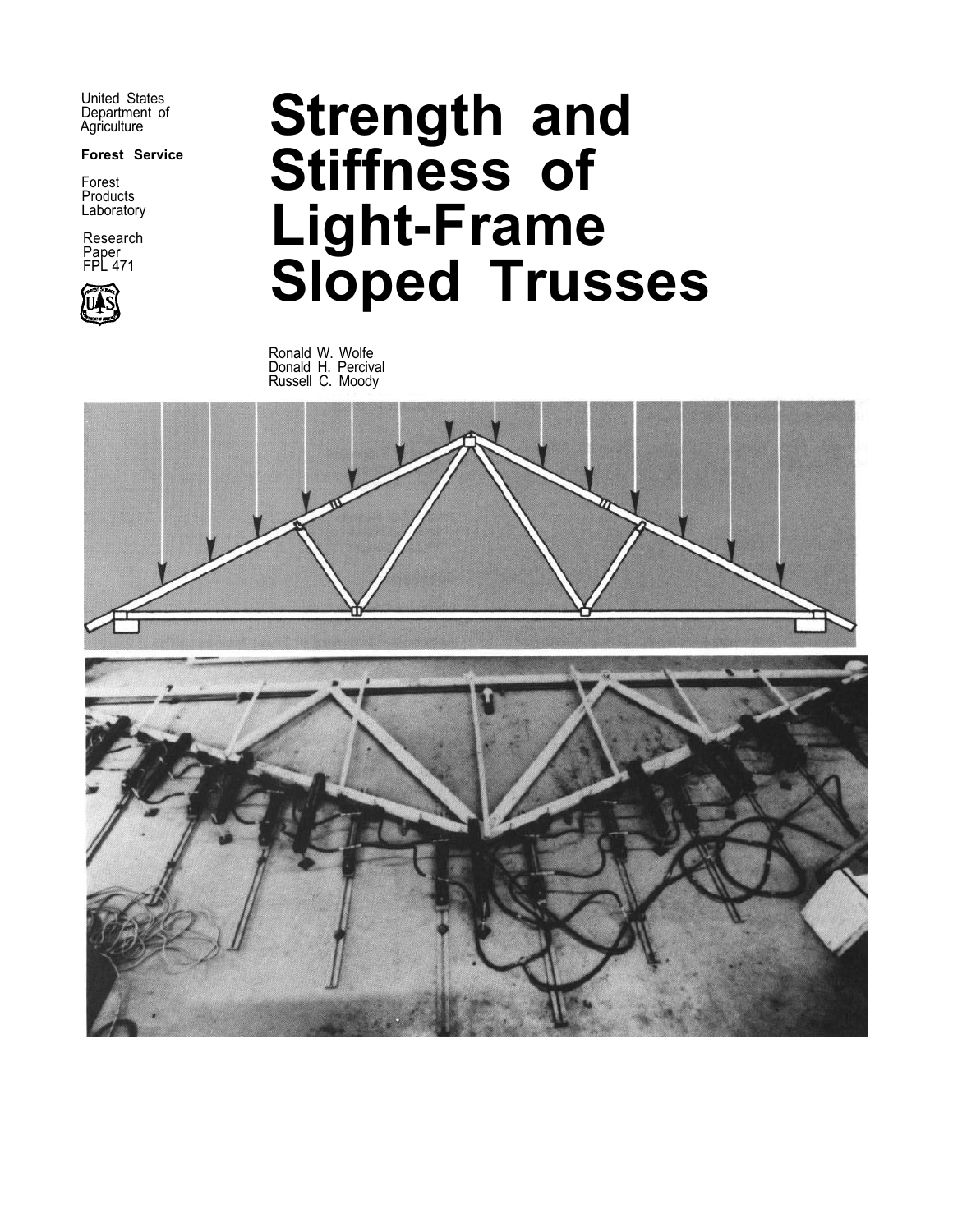### **Abstract Contents**

Bending tests conducted on 42 wood trusses provided information on the effects of truss slope and lumber modulus of elasticity (MOE) on truss strength and stiffness. Two 28-foot-span Fink truss configurations with slopes of 3/12 and 6/12 were tested. Component lumber was all No. 2 grade southern pine separated into low, medium, and high MOE categories. All trusses exhibited linear load vs. deformation behavior up to and beyond twice their design load range. Variations in load carrying capacity were small within a slope/stiffness category, and lumber stiffness appeared to be closely correlated with load capacity, failure mode, and truss stiffness. Information in this report is an important first step toward formulating improved structural analysis procedures for roof systems.

Keywords: Roof, Trusses, Light-frame, Strength, Stiffness, Test, Truss plates

|                                                                                             | Page                       |
|---------------------------------------------------------------------------------------------|----------------------------|
|                                                                                             | 2                          |
| Objectives and Scope                                                                        | 3                          |
| Research Methods<br>Truss Fabrication<br><b>TrussTests</b><br>Analysis Methods              | 3<br>3<br>4<br>4<br>4<br>5 |
| Lumber Properties<br>TrussStiffness<br>Truss Strength                                       | 6<br>6<br>6<br>7           |
| Analysis of Results<br>Truss Strength                                                       | 10<br>10<br>11             |
| $Conclusions \dots \dots \dots \dots \dots \dots \dots \dots \dots \dots \dots \dots \dots$ | 13                         |
| Literature Cited                                                                            | 13                         |
| Appendix-Summary of Truss Member MOE                                                        | 15                         |

April 1986

Wolfe, Ronald W.; Percival, Donald H.; Moody, Russell C. Strength and stiffness of light-frame sloped trusses. Res. Pap. FPL 471. Madison, WI: U.S. Department of Agriculture, Forest Service, Forest Products Laboratory; 1986. 16 p.

A limited number of free copies of this publication are available to the public from the Forest Products Laboratory, One Gifford Pinchot Drive, Madison, WI 53705-2398. Laboratory publications are sent to over 1,000 libraries in the United States and elsewhere.

The Laboratory is maintained in cooperation with the University of Wisconsin.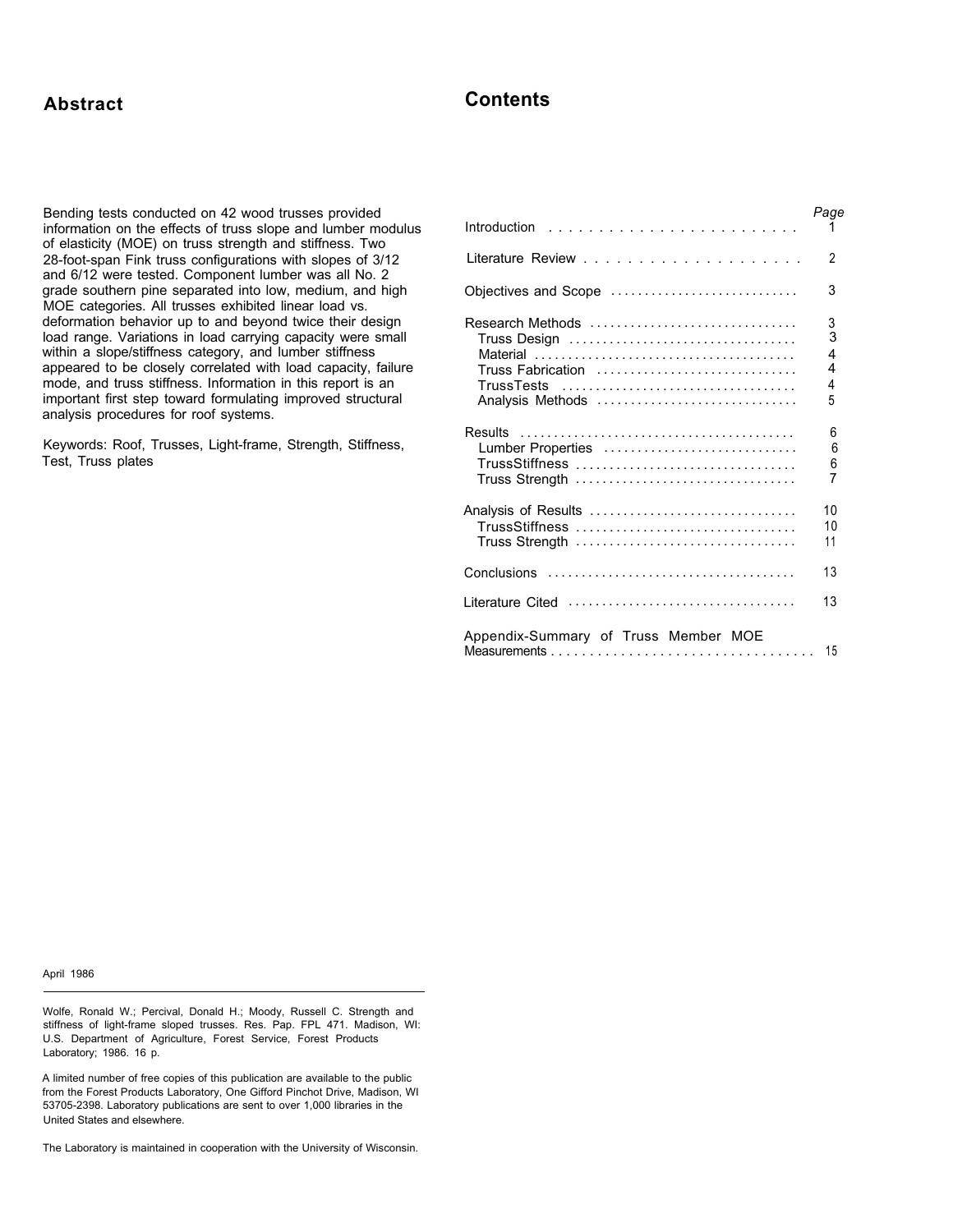United States Department of Agriculture

Forest Service

Forest Products Laboratory

Research Paper FPL 471 Errata

April 1986

Errata

Strength and Stiffness of Light-Frame Sloped Trusses

In Figure 10, page 12. the unit of measure for the vertical axis should be

"Thousand lb"

not

"Thousands"

as written.

"Million lb/in.<sup>2</sup> " should be the unit of measure for the horizontal axis.

Wolfe, Ronald, W.; Percival, Donald H.; Moody, Russell C. Strength and Stiffness of Light-Frame Sloped Trusses. Res. Pap. FPL 471. Madison, WI: U.S. Department of Agriculture. Forest Service, Forest Products Laboratory; 1986. 16 p.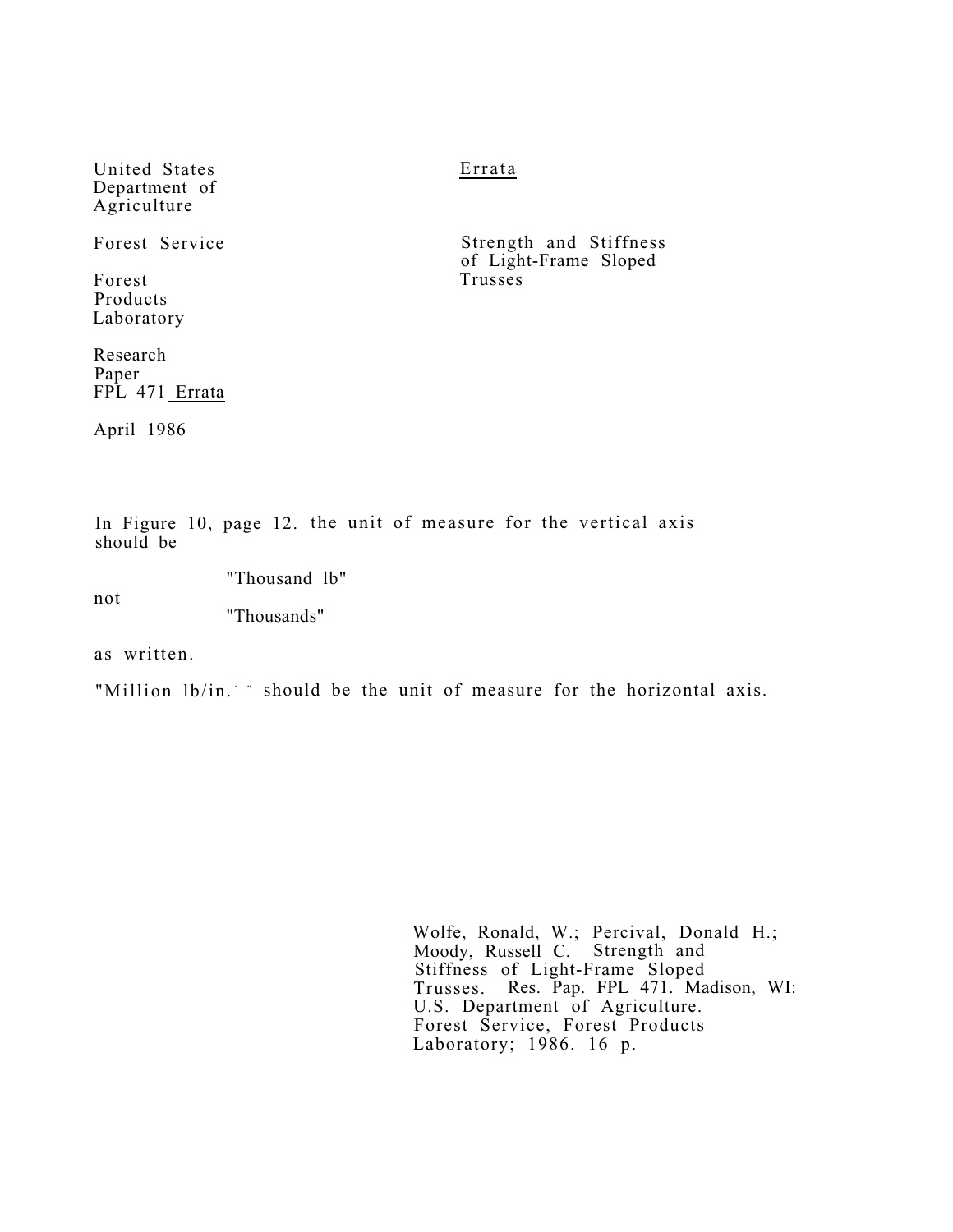## **Strength and Stiffness of Light-Frame Sloped Trusses<sup>1</sup>**

Ronald W. Wolfe,\* Research General Engineer Donald H. Percival,\*\* Research Professor of Wood Technology Russell C. Moody,\* Research General Engineer

\*Forest Products Laboratory, Madison, WI \*\*Small Homes Council, University of Illinois, Champaign, IL

#### **Introduction**

Roof systems used in residential construction have an outstanding record of structural performance. This is due in part to the use of conservative design assumptions. Current design procedures make no attempt to account for this conservatism; therefore, the inherent margin of safety in these roof systems cannot be quantified. This report covers the first phase of a research program to evaluate the relative reliabilities of various roof system designs. Specifically, the objective of this study is to characterize the strength and stiffness performance of two light-frame truss configurations.

Designers of steel and concrete structures have taken the lead in applying 'reliability theory' to structural design. They have published standards which improve design efficiency by taking into account variability of material as well as loads. The trend toward reliability-based design, evident for these materials, points the direction for improvements to engineered wood design. Most of the work required to characterize structural loads has already been done. The major concern of researchers dealing with reliability-based design of wood structures, therefore, is to characterize the probability distributions associated with structural capacity.

Another concept which should receive greater attention is system design. Current roof design procedures are based on single member design and give little credit to the advantage of repetitive member systems. In light-frame trussed roof systems, each truss is designed as though all its chord and web members have a near minimum clear wood strength and the maximum allowable strength reducing characteristic permitted for their grade. In addition, it is assumed that each truss in the system must be designed to carry its tributary area of design load. Limited recognition is given to load sharing mechanisms, either within the truss or between trusses. In order to improve roof system design, analysis methods must be developed to minimize unrecognized conservatism and provide a more accurate assessment of the true margin of safety. Methods are needed a) to accurately characterize the distribution of truss stiffness and strength, and b) to predict how loads are distributed among rafters within a roof system. This report presents individual truss test results which will be used to evaluate the accuracy of theoretical models developed to characterize roof system performance.

<sup>&</sup>lt;sup>1</sup>This study was conducted in cooperation with the Southern Pine Inspection Bureau and the Truss Plate Institute.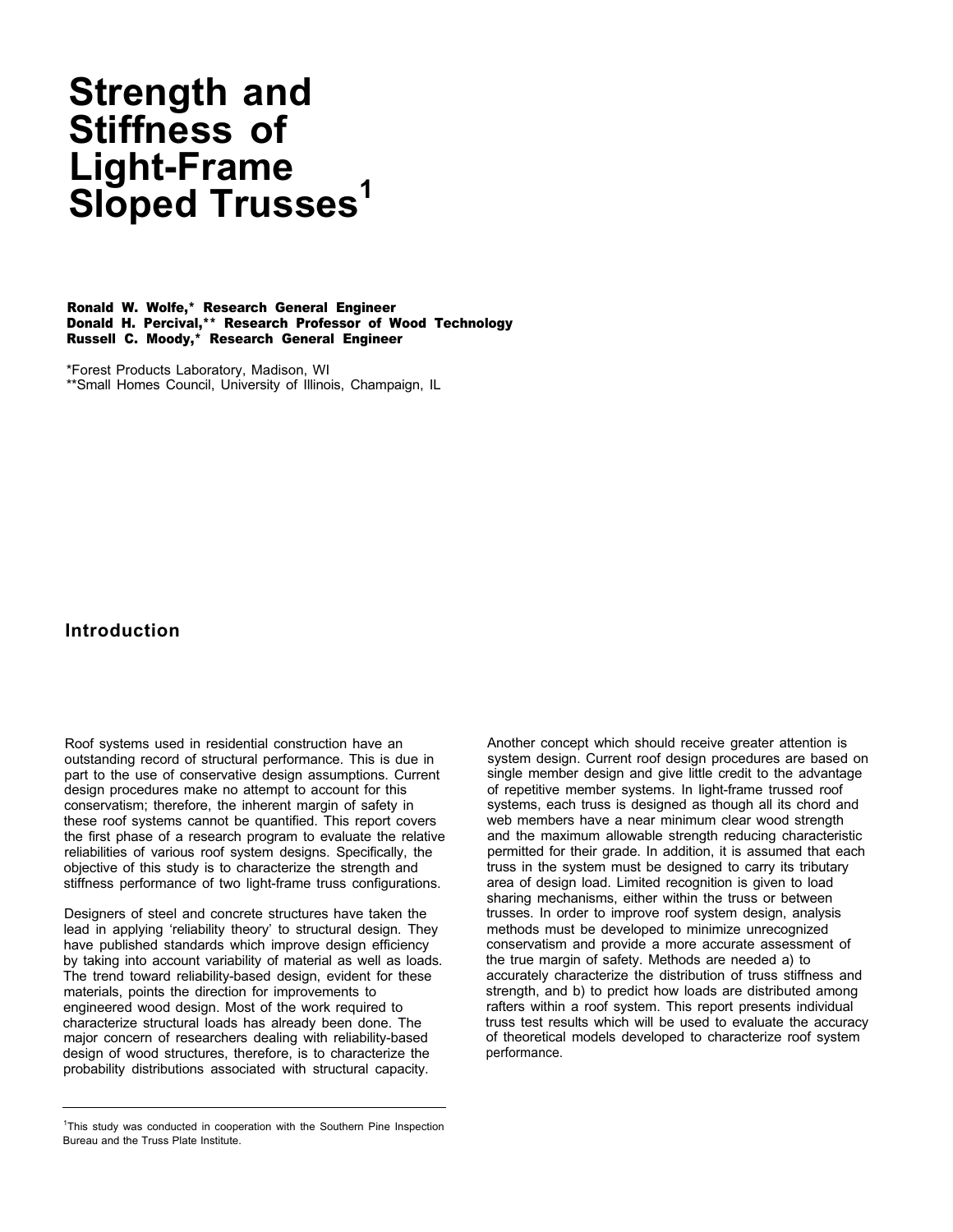### **Literature Review**

Industry design standards for metal plate connected trusses were first presented by the Truss Plate Institute (TPI) in 1960. The approach was deterministic, connections were assumed to transfer only axial loads, and chord elements were analyzed as simple beams with superimposed moments.

Increased popularity of computers in the 1960's resulted in significant improvements to truss design through the development of computer programs capable of providing indeterminate analyses. The most notable of these programs for the truss industry was the Purdue Plane Structures Analyzer (PPSA) (Suddarth 1972, Suddarth and Wolfe 1983). PPSA gave a more accurate analysis of member stresses than the TPI procedure, however, it was considered too costly to run and too complicated to use for everyday truss design. PPSA was therefore used by the truss industry as a means of checking and improving determinate analysis methods described in TPl's design specifications (TPI 1978).

Other truss analysis programs have also been developed for the analysis of wood structures. A program called SADT, developed by Foschi (1977a & b), provides options to account for sheathing contributions and plastic behavior in truss plate connectors. This program permits characterization of displacement behavior beyond the design range whereas PPSA is a design tool, oriented to the analysis of trusses and frames within the elastic range.

The truss industry design methods have evolved following methods recommended in the National Design Specification for Wood Construction (NDS), (Nat. For. Prod. Assoc. 1982). The NDS recommends use of lumber stress values derived according to standards published by the American Society for Testing and Materials (ASTM) Standard D 245 (ASTM 1983c). These values are based on a clear wood strength (ASTM D2555-83), which is estimated to be at the 5th percentile of the distribution of all clear wood pieces. Strength reductions for grade characteristics assume knots and/or slope of grain are the maximum permitted. Thus each truss is designed as though each member is of minimum strength and quality for its species and grade.

Egerup (1975, 1979, undated) used Monte Carlo simulation, along with programs similar to those developed by Suddarth and Foschi, to assess the distribution of stiffness and load capacity of roof trusses. Results of his studies suggest that the 5th percentile value for truss load carrying capacity is greater than the load capacity predicted using the 5th percentile value for strength of individual members. He attributes this to several factors:

- (a) loads are distributed away from weak members
- (b) there is a low probability that a member with the 5th percentile strength will be located at the point of maximum stress, and
- (c) two or more members may show some form of plastic deformation before a truss actually fails.

Along with the development of computer models, data have also been collected on loads, member strength properties, and truss connector plate moment and axial load resistance. Thurmond et al. (1983) provided a summary of roof loads and derivation of distribution parameters. Truss lumber strength and stiffness properties have been collected (Gerhards and Percival 1979) and characterized (Hoyle et al. 1979) to indicate correlations between stiffness and strength. The In-grade test program being conducted as a cooperative effort between lumber grading agencies and the Forest Products Laboratory (FPL) is supplying full-size member strength and stiffness data for bending, tension and compression (Galligan et al 1980).

A number of studies have been conducted to characterize the load-slip behavior of several truss connector plates (Foschi 1979; Perkins et al. 1962; Quaile and Keenan 1979). Also, work conducted by Zahn (1982, 1984) at FPL, and by Buchanan at the University of British Columbia (Buchanan 1984) on the analysis of the effects of combined axial-bending loads provide a data base for the analysis of a stress limit state for the chord and web members. Necessary material property information either is or soon will be available to begin development of a reliability-based design procedure for roof systems. Before these design procedures can be implemented, however, available material properties, analysis models, and load information must be refined and decisions must be made regarding limit state criteria.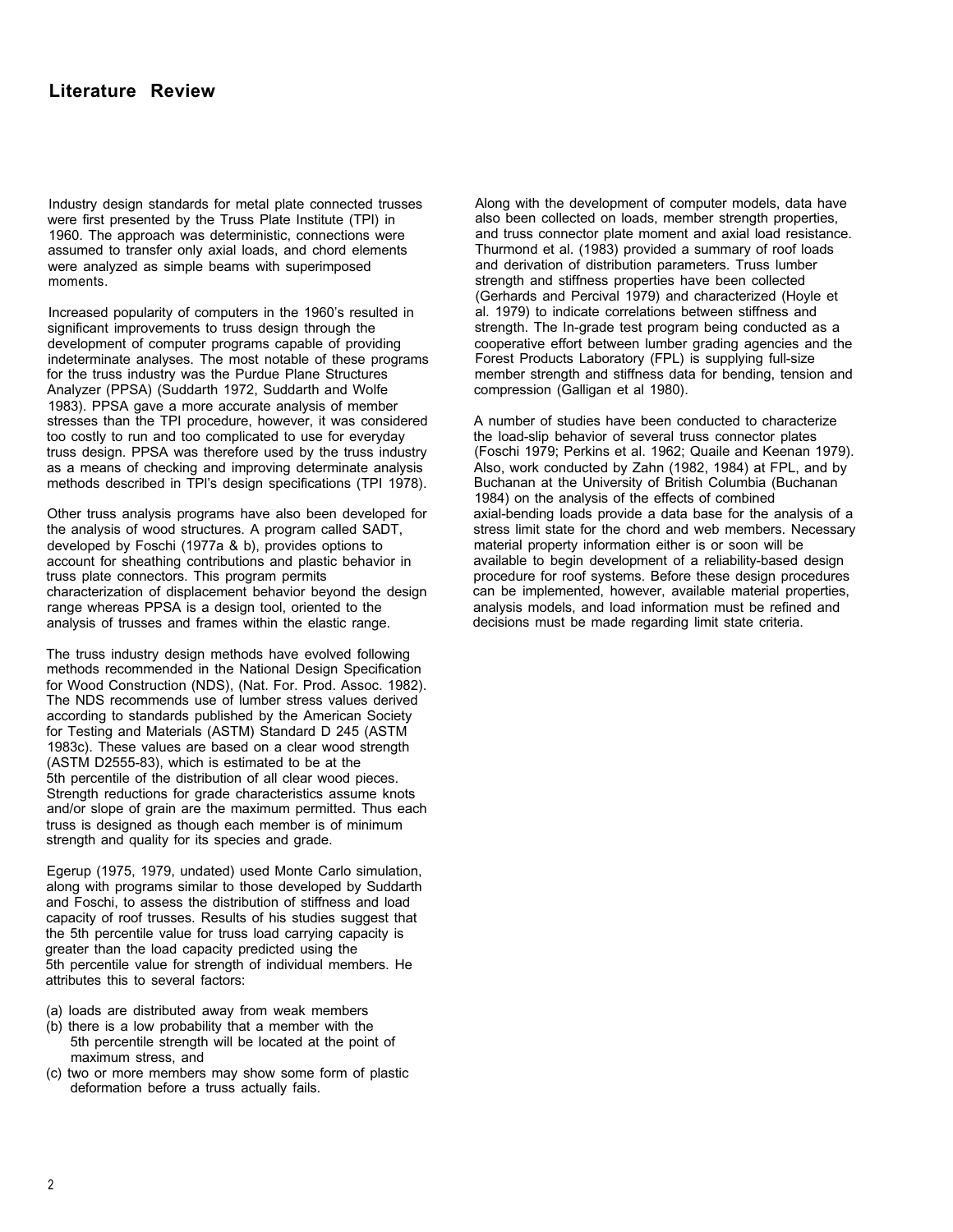The objective of this study is to characterize the strength and stiffness performance of two light-frame truss configurations. Results will be used in the development and evaluation of a truss strength/stiffness model. Undamaged trusses from this study will also be used in a subsequent study to evaluate the influence of system interactions on the load-deflection response of trusses used in a full-scale roof.

Forty-two full-size trusses were evaluated. Twenty-four were tested to failure and the other 18 were tested to 1.25 times their design load to determine their stiffness characteristics.

The two truss configurations considered were designed by representatives of the TPI. Prior to manufacturing the trusses, the lumber was sorted into three modulus of elasticity (MOE) categories. For each combination of truss configuration and MOE category, seven trusses were manufactured using metal plate connectors; three trusses were tested to 1.25 x design load and four trusses were tested to failure. A description of the truss test variables is given in table 1.

#### **Truss Design**

The truss configurations were selected to be typical of commonly used residential roof trusses. Both designs were for 28-foot-span Fink trusses to be spaced 24 inches on center. Both were designed for top chord load only. The 3/12 sloped truss (fig. 1) had a design live load of 17.5 lb/ft<sup>2</sup>, and the  $6/12$  sloped truss had a design live load of 23 lb/ft<sup>2</sup>. The dead load was 10 lb/ft $^2$  in each case. Total design loads for the 3/12 trusses (1,540 pounds), and for the 6/12 trusses (1,850 pounds), were for 10 years duration and were controlled by stresses in the top chord. The ratio of actual stress to allowable stress (sec. 303.6 of TPI 1978) at some location in the top chord of each truss design was equal to 1.0. The bottom chord had no vertical load, thus the ratio of actual to allowable was much lower (0.46 for the 3/12 and 0.20 for the 6/12).

In both cases, the metal plates were designed to be larger than normal (i.e. either thicker or larger area) to force failure to occur in the wood. The rationale for this "over plating" was that the allowable stresses for lumber include an adjustment for load duration and those for steel do not. A short-term test to determine truss strength would have a greater chance of resulting in metal failure than wood failure, if both were selected on the basis of the same ratio of imposed stress to allowable stress at the design load. Industry cooperators recommended that it was important to force failure to occur in the wood in order to supply data to evaluate the ability of a computer model to predict the probability of wood failure.

**Table 1 .—Description of southern pine truss tests** 

|            | <b>Number of trusses</b>                           |                      |                                                    |                      |    |  |  |  |
|------------|----------------------------------------------------|----------------------|----------------------------------------------------|----------------------|----|--|--|--|
| <b>MOE</b> | 3/12 Slope                                         |                      | 6/12 Slope                                         | Total                |    |  |  |  |
| category   | Loaded to<br>1.25 $\times$ DL <sup>1</sup><br>only | Loaded to<br>failure | Loaded to<br>$1.25 \times DL$ <sup>1</sup><br>only | Loaded to<br>failure |    |  |  |  |
| Low $(L)$  | 3                                                  |                      |                                                    |                      | 14 |  |  |  |
| Medium (M) | 3                                                  |                      | 3                                                  |                      | 14 |  |  |  |
| High (H)   | 3                                                  |                      | 3                                                  |                      | 14 |  |  |  |
| TOTAL      | 9                                                  | 12                   |                                                    |                      |    |  |  |  |

 $1$  DL = design load.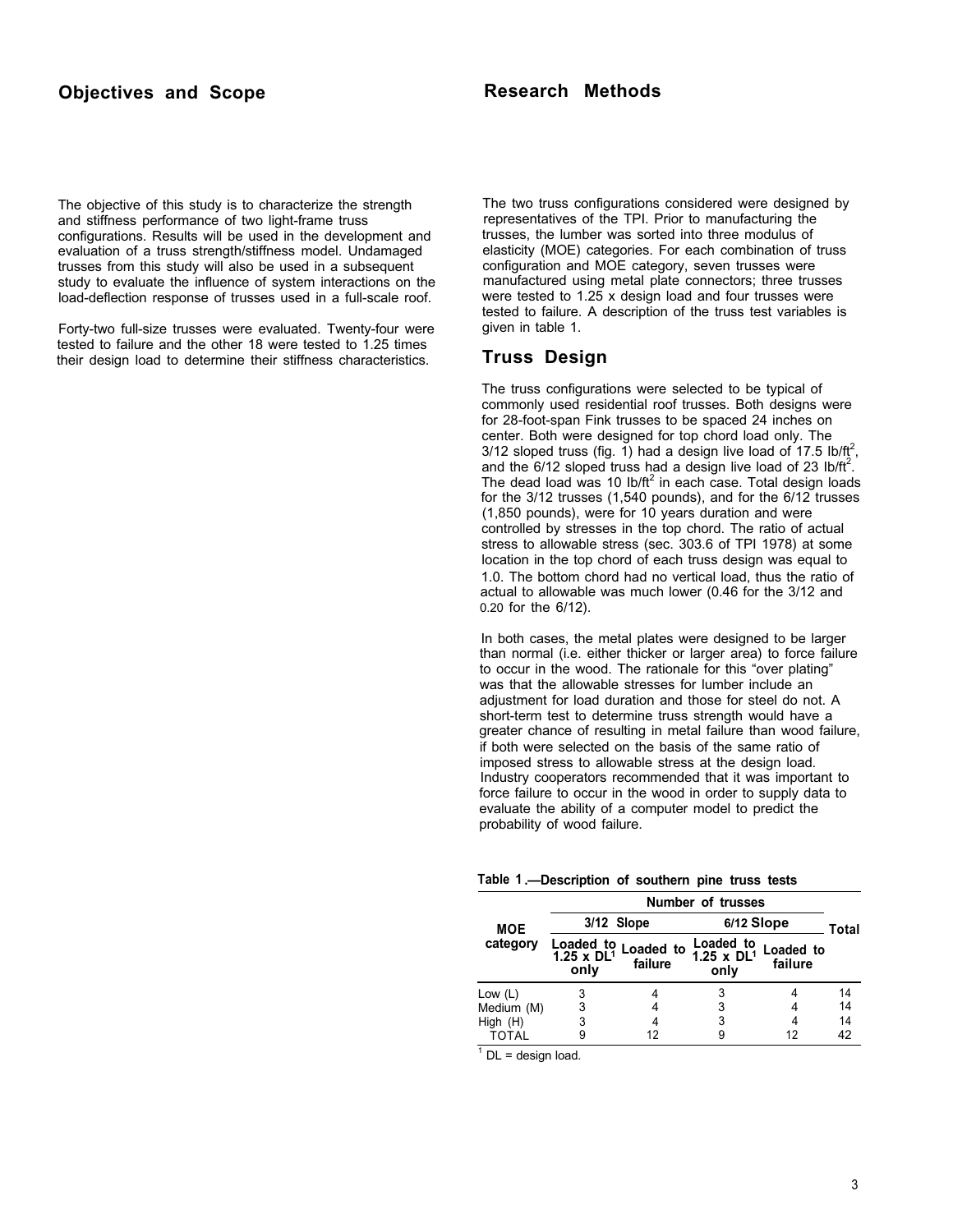

*Figure 1.—Test trusses with 3/12 and 6/12 top chord slopes were designed for this study. In all cases, the heel and bottom chord splice joints were made using 16-gauge metal connector plates. Remaining plates were 20 gauge. Plate dimensions (in inches) are shown near each joint. (ML85 5612)* 

#### **Material**

The southern pine lumber used for this study was No. 2 2 x 4 in lengths of 12, 14, and 16 feet. Each piece was visually graded to meet the requirements for No. 2 and marked with an identification number. It was then passed through a Continuous Lumber Tester (CLT) machine to measure an average MOE value along its length. Additional evaluations of the lumber are discussed in Appendix A. Part of the lumber, obtained from Alabama, had MOE values ranging from 1.4 to 2.6 million  $I\sim b/n^2$ . A second portion, obtained from Arkansas, had MOE values ranging from 0.8 to 1.4 million  $lb/in^2$ .

A 16-gauge metal truss plate supplied by one manufacturer was used at the heel and bottom chord splice joints, and a 20-gauge plate by another manufacturer was used at all other joints. In both cases, the teeth were approximately 3/8-in. long by 1/8-in. wide (3/8 in. by 5/32 in. for the 16 gauge, and 5/16 in. by 1/8 in. for the 20 gauge, see fig. 2).

#### **Truss Fabrication**

The lumber was divided into three MOE categories according to the average MOE values determined by the CLT machine. Lumber in the low stiffness (L) category had MOE values ranging from 0.8 to 1.4 million  $16$ /in<sup>2</sup>. The range for the medium stiffness (M) was 1.4 to 2.0 million  $16$ /in<sup>2</sup> , and for the high stiffness  $(H)$  was 2.0 to 2.6 million lb/in.<sup>2</sup>. The few pieces with MOE values outside of these ranges were not used.



*Figure 2.—Truss plates used in the fabrication of the test trusses. The 16-gauge steel plate (top) had a tooth density of 4-1/2 teeth/in.2 and the 20-gauge steel plate (bottom) had a tooth density of 8 teeth/in.2 . In both cases, the individual teeth are approximately 3/8-inch long by 1/8-inch wide. (ML85 5613)* 

Various lengths were randomly selected within each of the three MOE categories and assigned to 1 of 14 trusses (7 with 3/12 slope and 7 with 6/12 slope). Lumber for each truss was marked with a four part identification which gave the slope of the truss (3,6), its MOE category (L,M,H), a sequence number (1-7), and a code related to the location in the truss (fig. 3). Hydraulic presses were used to install the truss plates during manufacture. The trusses were then delivered to the testing laboratory where they were stored inside for at least 7 days prior to testing.

#### **Truss Tests**

The trusses were evaluated in a horizontal position using a test facility that consisted of parallel reaction brackets laid into a concrete floor (fig. 4). Hydraulic loading rams, lateral restraint braces, and reaction pads were attached to these brackets and could be moved in one direction in the plane of the floor to accommodate any truss configuration with a span of up to 35 feet and a height of up to 10 feet.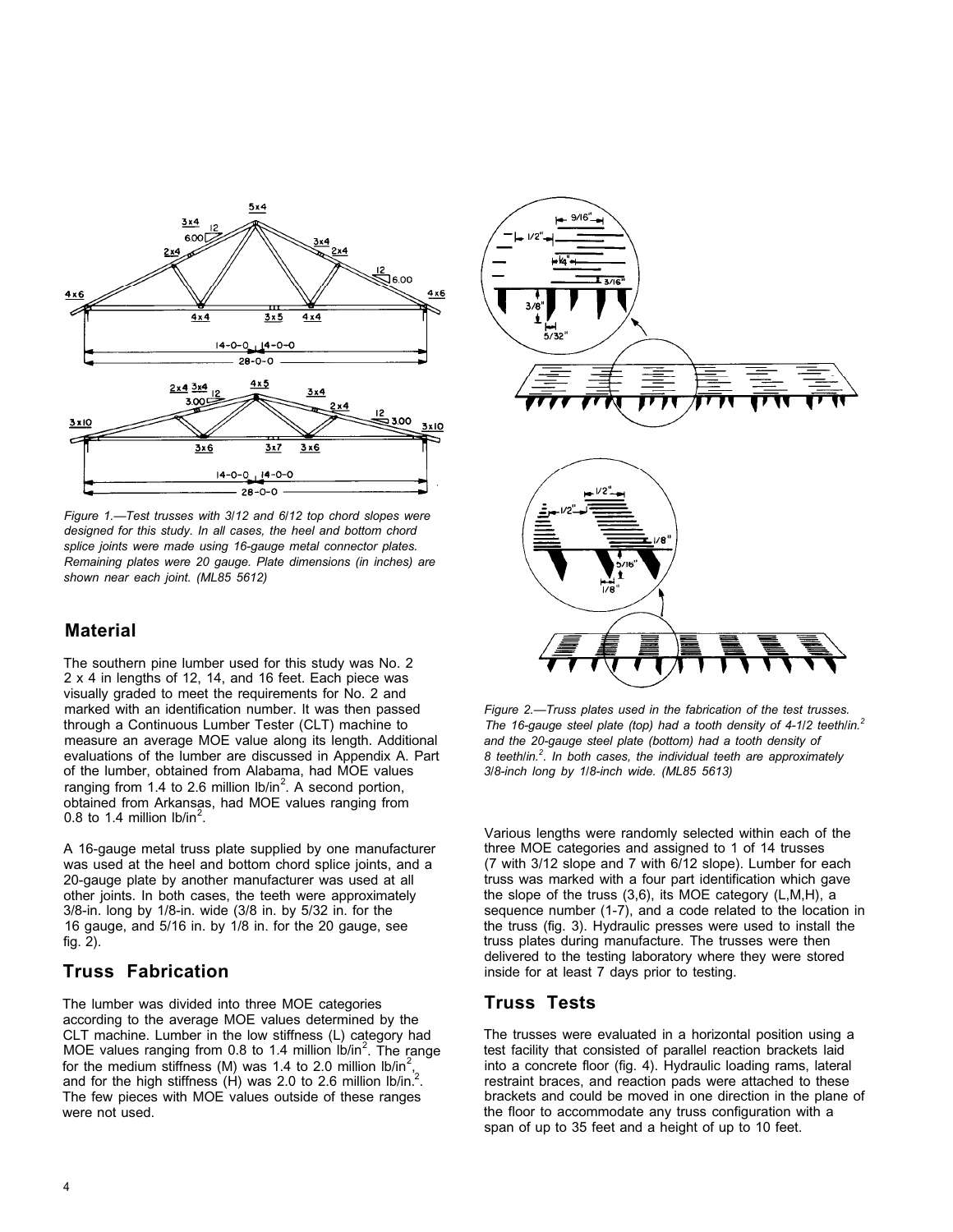The ends of the truss were placed on 4-inch-wide reaction pads spaced 28 feet apart (outside to outside). Thus, the span from center-to-center of each reaction was 27 feet 8 inches. Twenty-eight concentrated loads were applied at 12-inch intervals along the top chord of each truss to simulate a uniform load application. These loads were applied using 14 hydraulic cylinders spaced 24 inches apart. Each cylinder was centered on a distributor beam which transferred the load to the top chord through two load points spaced 1 foot apart.

Deflection readings were taken using a taut wire stretched between points on the centroidal axis of the bottom chord above the reactions. Wood lath strips extending from seven points along the top chord held mirrored gauges under the wire to enable measurement of top chord deflections. Mirrored gauges were also placed at five points along the bottom chord. These positions are shown as the circled locations numbered 1-12 on figure 3.

Calibrated proving rings positioned at the reactions were used to measure the relationship between the hydraulic pump pressure gauge and the applied load on the truss. Two pilot trusses of each slope were tested to develop pressure versus load curves for the two truss configurations. These calibration procedures were also checked using electronic load cells. Measurements taken from the pressure versus load curves were found to be within 2 percent of those measured directly using the load cells. For the majority of tests, end grain Douglas-fir blocks were inserted at the reaction points and loads were read from the pressure gauge.

An initial load of 1,000 pounds was applied to each truss and held for 5 minutes to check for alignment, settlement, final adjustment, and then removed. Loads were then applied in increments of 0.25 x design load, and deflection readings were taken at each load increment after the load had been maintained for 5 minutes. Total time of test varied from about 1/2 hour for those tested to determine stiffness only to nearly 2 hours for the stronger trusses tested to failure.

For each combination of top chord slope and MOE category, three trusses were loaded to 1.25 x design load and four trusses were loaded to failure. For the trusses loaded to failure, deflection readings were taken at each increment until either failure appeared imminent or four times design load was reached. Ultimate load and failure locations were recorded for each truss along with comments regarding apparent influencing factors and failure progression.

#### **Analysis Methods**

Data obtained included lumber stiffness, and the stiffness, strength, and failure mode of each truss. Linear regression analyses were used to show how lumber MOE, truss slope, and load level affected truss response to increased load. Evaluations of the effect of lumber MOE on truss strength and failure mode were conducted to aid the prediction of truss failure. By correlating lumber and truss stiffness to



Figure 3.—Identification *of* truss *members and deflection points. Truss members are identified by use and location: top chord (TC), bottom chord (SC), and web (WB). Member numbers are assigned*  left to right corresponding to the orientation of the truss in the test *apparatus. Deflection points are circles and are also numbered left to right. (ML85 5614)* 



Figure *4.—Truss test facility at the Small Homes Council, University of Illinois, Champaign-Urbana with a 6/12 truss. (M85 0005)* 

strength and failure mode of those trusses tested to destruction, it was possible to estimate the load capacity of those trusses tested to only 1.25 x design. This information will be used in the planning stages of full-scale roof tests which will use the nondestructively tested trusses.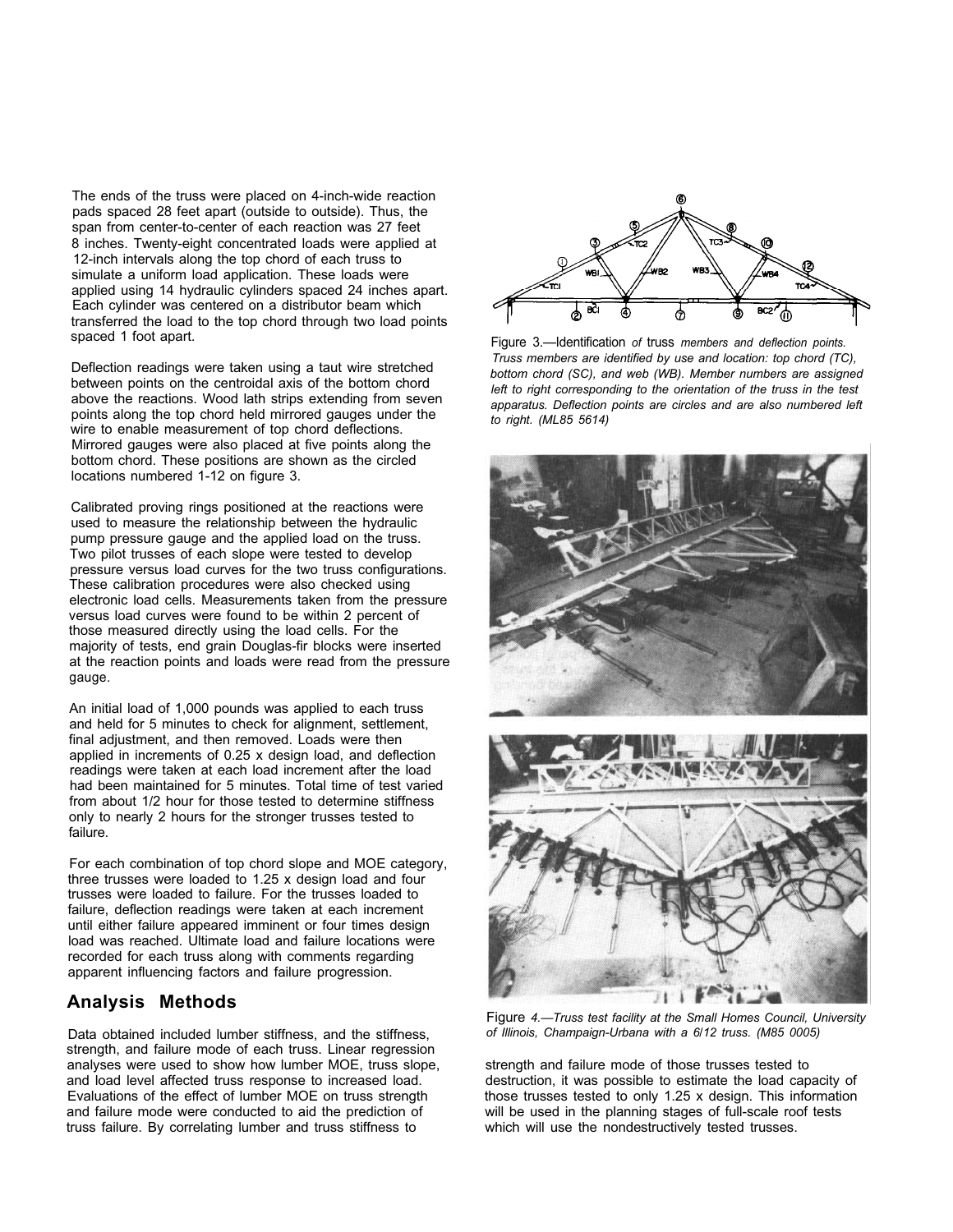Individual trusses will be referred to by their three-part identification code number, as discussed previously under truss fabrication. Truss members have an additional code related to their location in the truss (fig. 3).

In all cases, the discussion of truss stiffness in the load<br>range from 0 to  $1.25 \times$  design load involves measurements<br>on all seven trusses in each slope-MOE category. Discussion of truss strength, however, refers only to the four trusses in each category which were tested to failure.

#### **Lumber Properties**

Table 2 gives a summary of MOE values measured for lumber used in the trusses in each slope/stiffness category. MOE values for each truss member are given in the Appendix.

Moisture content readings (resistance meter) taken at the time of testing indicated that all members of each truss had close to the same moisture content. Trusses 6H1 through 6H5 had moisture contents of 9 percent. All other trusses were at 10 percent.

#### **Truss Stiffness**

Within the range of design load, deflections appeared to be symmetric and linear with load. Figure 5 shows typical deflection profiles for a truss loaded to 1, 2, and 3 times design load. A parabolic curve connecting the panel point deflections is indicative of the global deflection of the truss, while deviations from this curve represent localized bending deflections in the loaded top chord. Significant localized bending deflection is evident in the top chord while all points on the bottom chord appeared to fit the expected parabolic pattern.

|  |                        |  |  | Table 2.—Summary of modulus of elasticity values for lumber |  |  |
|--|------------------------|--|--|-------------------------------------------------------------|--|--|
|  | in each truss category |  |  |                                                             |  |  |

|                                     | 3/12 Slope                                              |                   |                             | 6/12 Slope                            |  |  |
|-------------------------------------|---------------------------------------------------------|-------------------|-----------------------------|---------------------------------------|--|--|
| <b>MOE</b><br>category              | <b>Coefficient</b><br>Average<br>οf<br>MOE<br>variation |                   | Average<br><b>MOE</b>       | <b>Coefficient</b><br>οf<br>variation |  |  |
|                                     | Million Iblin. <sup>2</sup>                             | Pct               | Million Iblin. <sup>2</sup> | Pct                                   |  |  |
| Low $(L)$<br>Medium (M)<br>High (H) | 1.23<br>1.67<br>2.30                                    | 9.4<br>9.1<br>6.7 | 1.24<br>1.73<br>2.31        | 9.2<br>10.7<br>7.2                    |  |  |



*Figure 5.—Deflection profile of a low stiffness 3/12 sloped truss (3L7) loaded to 1, 2, and 3 times the design load of 1,540 lb. Loads were applied at l-foot intervals along the top chord, and deflections were measured at all web connections and midway between web connections for both top and bottom chords. (ML85 5615)*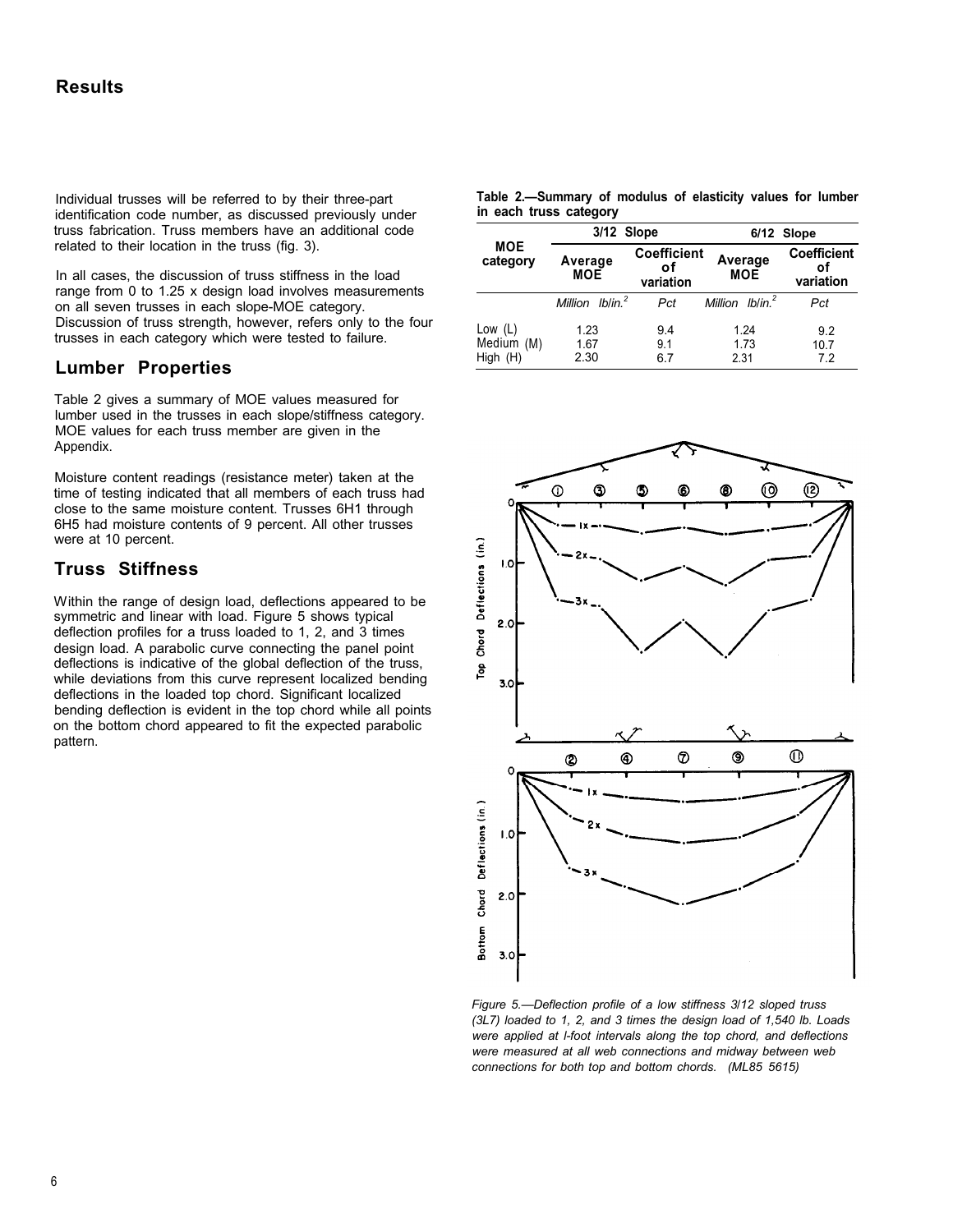Figure 6 is a typical set of load versus deflection curves for one side of a symmetric truss. Deflections of node points 3, 4, and 6 represent global deflection of the truss. Deflections measured at mid-panel points (1 and 5) are a combination of localized bending of the top chord and global deflection of the truss.

Due to its close proximity to the heel reaction, the global deflection of point 1 is much smaller than that for point 5. In fact, for every truss, point 5 (or its symmetric point 6) in the panel adjacent to the peak deflected more than any other point measured. If the node point deflections are used as an indicator of truss stiffness, figure 6 indicates that a linear load deflection model would be an adequate predictor of truss global deflections up to twice design load.

#### **Truss Strength**

Table 3 provides a summary of ultimate loads, and gives failure for each truss tested to destruction. These trusses failed during the 5-minute holding period between load applications. Of the 24 trusses tested to failure, 17 had lumber failures in the top chord, 3 failed due to knots or brash wood in the tension chord, and 4 failed at web connections. Examples of all types of failures are shown in figure 7.

The 17 top chord failures included 12 associated with knots, and 5 in wood free of knots. All these failures were due to combined bending and compression stresses. Failures in knot-free wood included three which were initiated over the compression web connection and two unusual failures. Truss 3M3 failed when a piece of wood flew out of the end panel of the top chord (fig. 8 top). Inspection of the break in truss 3M3 suggested that some ring shake may have been present in a region of two edge knots. When compressive load on the remaining effective section exceeded the threshold required to cause it to buckle, it suddenly pushed a 2-foot-long piece away from the surface. The other unusual failure occurred in truss 6M1. The top chord member (TC1) seemed to fail in horizontal shear (fig. 8 bottom). Lengthwise splits in the area of the neutral axis of this member ran from the web connection to the splice joint between members TC1 and TC2.



*Figure 6.—Typical plot of truss deflection versus the design load ratio. Points 3, 4, and 6 correspond to web-chord connections. Point 1 is mid-panel of the top chord section adjacent to the truss*  heel and point 5 is mid-panel adjacent to the peak. (ML85 5616)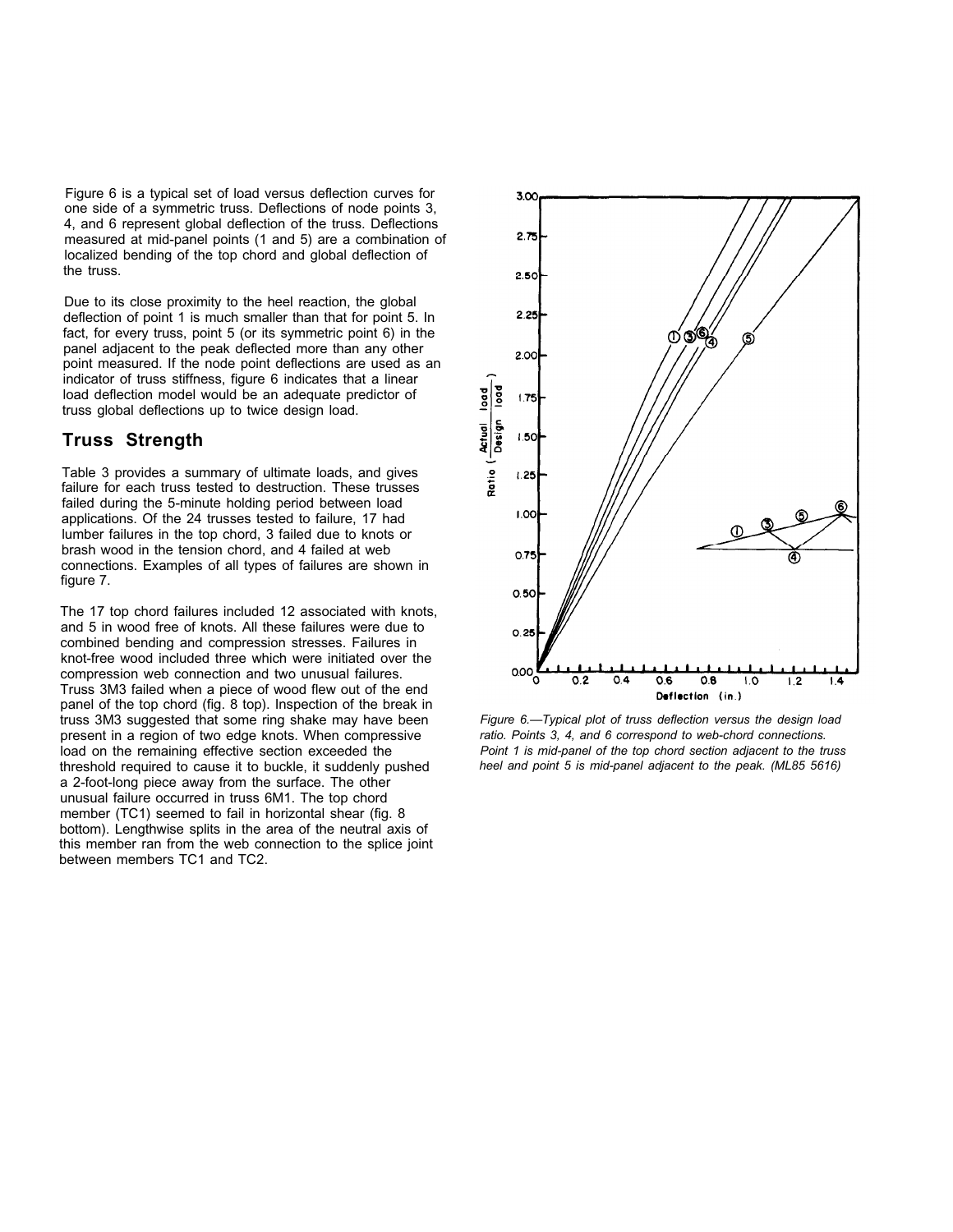| <b>Truss</b><br>identification | <b>Ultimate load</b> | Design load<br>ratio | Failed<br>member <sup>1</sup> | Description of failure                         |
|--------------------------------|----------------------|----------------------|-------------------------------|------------------------------------------------|
|                                | Lb                   |                      |                               |                                                |
|                                |                      | 3/12 SLOPED TRUSSES  |                               |                                                |
| 3L1                            | 4,620                | 3.00                 | TC <sub>1</sub>               | Edge knot                                      |
| 3L3                            | 5,000                | 3.25                 | TC <sub>1</sub>               | Edge knots                                     |
| 3L5                            | 4,240                | 2.75                 | TC4                           | Edge knot                                      |
| 3L7                            | 5,000                | 3.25                 | BC <sub>2</sub>               | Brash failure at edge of heel plate            |
| Average                        | 4,720                | 3.06                 |                               |                                                |
| 3M1                            | 6,540                | 4.25                 | BC <sub>1</sub>               | Centerline knot                                |
| 3M <sub>3</sub>                | 5,780                | 3.75                 | TC4                           | Shake and edge knots                           |
| 3M <sub>5</sub>                | 6,540                | 4.25                 | TC <sub>1</sub>               | Edge knots                                     |
| 3M7                            | 7,320                | 4.75                 | TC4                           | Splinter in clear wood                         |
| Average                        | 6,550                | 4.25                 |                               |                                                |
| 3H2                            | 7,320                | 4.75                 | WB <sub>2</sub>               | Peak plate connection                          |
| 3H4                            | 8,080                | 5.25                 | WB2, WB3                      | Peak plate connection                          |
| 3H6                            | 7,320                | 4.75                 | BC <sub>1</sub>               | Edge knot                                      |
| 3H7                            | 7,320                | 4.75                 | TC <sub>1</sub>               | Centerline knot                                |
| Average                        | 7,510                | 4.88                 |                               |                                                |
|                                |                      | 6/12 SLOPED TRUSSES  |                               |                                                |
| 6L <sub>2</sub>                | 6,010                | 3.25                 | TC <sub>1</sub>               | Brash failure over web connection              |
| 6L <sub>3</sub>                | 6,010                | 3.25                 | TC <sub>1</sub>               | Edge knot                                      |
| 6L <sub>5</sub>                | 6,470                | 3.50                 | TC <sub>2</sub>               | Edge knot                                      |
| 6L7                            | 6,010                | 3.25                 | TC <sub>1</sub>               | Brash failure over web connection              |
| Average                        | 6,120                | 3.31                 |                               |                                                |
| 6M1                            | 10,630               | 5.75                 | TC <sub>1</sub>               | Shear at top chord splice                      |
| 6M2                            | 9,240                | 5.00                 | TC <sub>2</sub>               | Edge knot                                      |
| 6M4                            | 9,240                | 5.00                 | TC <sub>2</sub>               | Centerline knot                                |
| 6M7                            | 9,240                | 5.00                 | TC <sub>1</sub>               | Splinter over web connection                   |
| Average                        | 9,590                | 5.19                 |                               |                                                |
| 6H1                            | 11,090               | 6.00                 | WB3                           | Wood failure in web bottom chord<br>connection |
| 6H <sub>2</sub>                | 7,390                | 4.00                 | WB <sub>3</sub>               | Wood failure in web bottom chord<br>connection |
| 6H <sub>6</sub>                | 8,780                | 4.75                 | TC <sub>1</sub>               | Centerline knot over web connec-<br>tion       |
| 6H7                            | 9,240                | 5.00                 | TC4                           | Centerline knot over web connec-<br>tion       |
| Average                        | 9,120                | 4.94                 |                               |                                                |

**Table 3.—Ultimate load and description of failure** 

'Primary piece of lumber in the truss (fig. 3) involved in failure.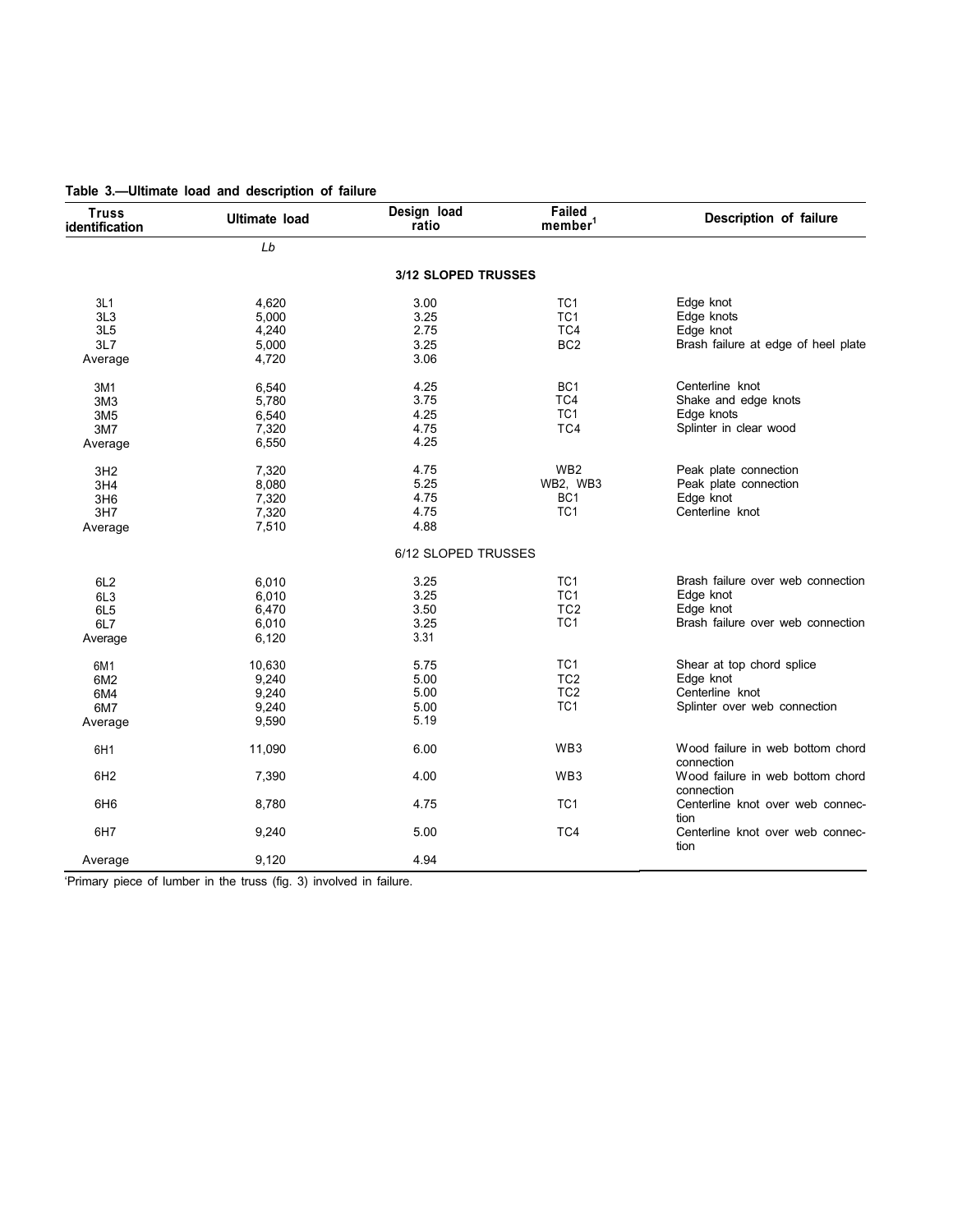

Figure 7.—Examples of different failure types. Top: Top chord failures resulting from combined bending and compressive stresses. Middle: Bottom chord failures resulting from tensile stresses. Bottom: Connection failures in a bottom chord joint (left) and a peak joint (right). (M85 0003)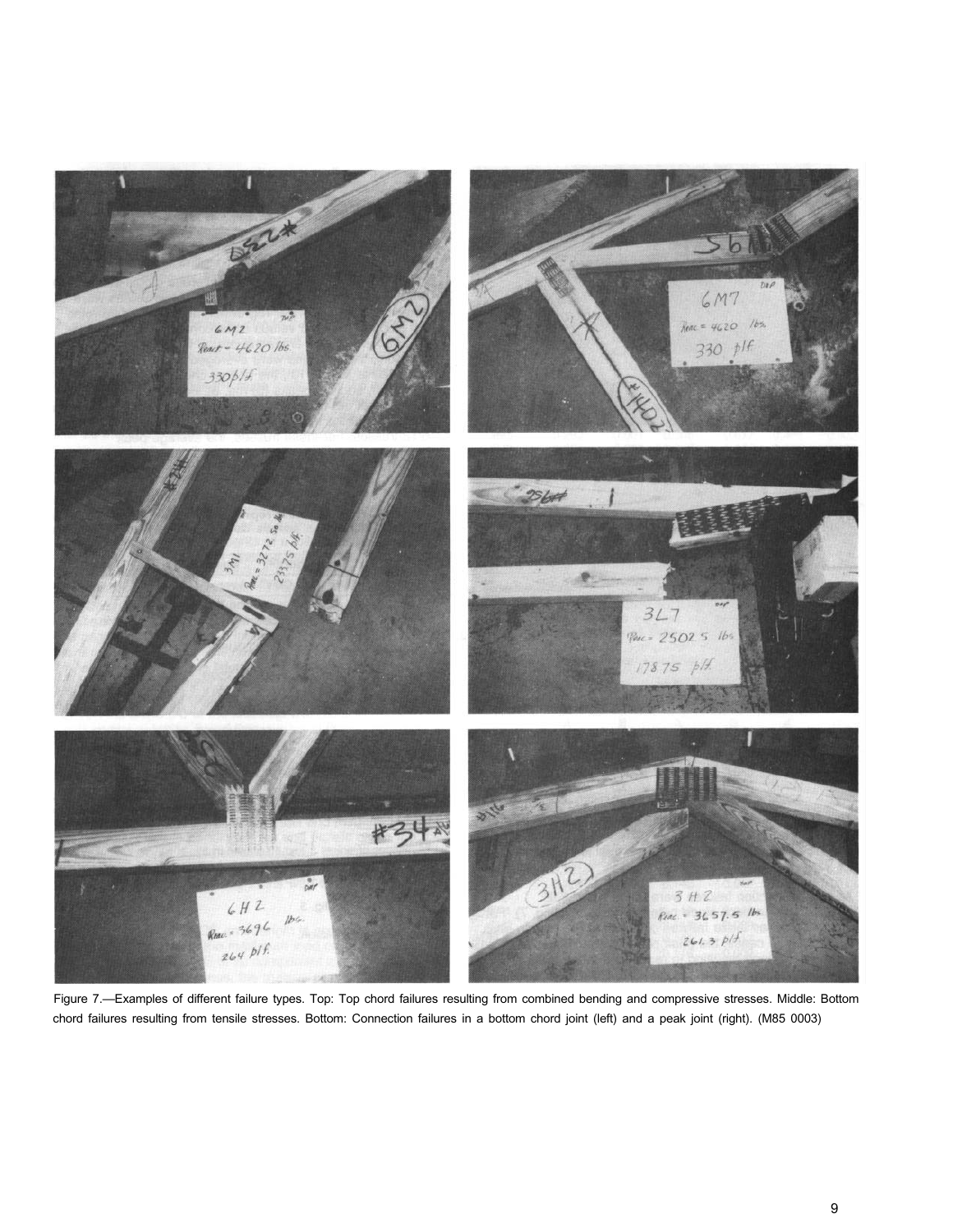### **Analysis of Results**



*Figure 8.—Unusual failures showing a buckling type failure (top) and shear type failure (bottom) in top chord. (M85 0004)* 

The three tension chord failures occurred in the 3/12 slope trusses. Two of these were associated with knots, and one occurred in brash wood close to the heel joint (middle of fig. 7).

All four connection failures were in the high MOE trusses-two in each slope category (bottom of fig. 7). For the 3/12 trusses these failures occurred at the web-to-peak joint. In these cases, the peak plates were misplaced by as much as 5/8 inch resulting in reductions in the number of teeth connecting the plate to the web. Estimated reduction in plate holding capacity was 13 percent for truss 3H2 and 29 percent for 3H4. For the two 6/12 trusses it was the bottom chord-tension web connection that failed. In both these cases, a layer of wood as thick as the tooth length was torn out of the web member.

Table 2 gives the mean values and coefficient of variation of MOE values for the lumber in each truss category. There was little difference between the MOE of lumber used in the 3/12 and 6/12 trusses.

#### **Truss Stiffness**

Table 4 gives three values of the average global stiffness for trusses in each slope-MOE category. These values were derived by using a linear regression analysis to determine the slope of the load versus deflection curve of each truss up to a load of 1.25 times the design load. Within each category, these slopes were averaged for the top chord node points (3 and 10), the bottom chord node points (4 and 9), and the peaks (6) (fig. 3). For 3/12 trusses, it is evident that deflection increases slightly as you move toward the center of the truss. However, this is not the case for the 6/12 trusses. For these trusses, the average peak deflections were about the same as those of the top chord (nodes 3 and 10).

**Table 4.—Truss stiffness represented by the average slope of the load deflection curves determined at the five web-tochord connections<sup>1</sup>**

| <b>MOE</b>            | Top chord <sup>2</sup>                                                              |                   | Bottom chord <sup>3</sup> |                   |                           | Peak <sup>4</sup> |  |  |  |  |  |
|-----------------------|-------------------------------------------------------------------------------------|-------------------|---------------------------|-------------------|---------------------------|-------------------|--|--|--|--|--|
|                       | category Average COV <sup>5</sup> Average COV <sup>5</sup> Average COV <sup>s</sup> |                   |                           |                   |                           |                   |  |  |  |  |  |
|                       | Lblin.                                                                              | Pct               | Lblin.                    | Pct               | Lb/in.                    | Pct               |  |  |  |  |  |
| 3/12 TRUSSES          |                                                                                     |                   |                           |                   |                           |                   |  |  |  |  |  |
| Low<br>Medium<br>High | 3.460<br>5.030<br>6,020                                                             | 8.8<br>6.9<br>5.3 | 3.270<br>4.570<br>5,600   | 9.1<br>6.2<br>6.5 | 3,220<br>4.670<br>5,550   | 9.6<br>8.4<br>6.6 |  |  |  |  |  |
| 6/12 TRUSSES          |                                                                                     |                   |                           |                   |                           |                   |  |  |  |  |  |
| Low<br>Medium<br>High | 9,820<br>13.920<br>18.690                                                           | 6.3<br>9.7<br>9.4 | 9.040<br>13.010<br>17,820 | 5.1<br>7.0<br>8.0 | 9,740<br>14.540<br>18.740 | 3.5<br>6.8<br>9.1 |  |  |  |  |  |

1 Values are based on averages of seven tests up to 1.25 times design load.

 $2$ Averages of points 3 and 10 shown in fig. 3.

 $3$ Averages of points 4 and 9 shown in fig. 3.

4 Point 6 shown in fig. 3.

<sup>5</sup>Coefficient of variation.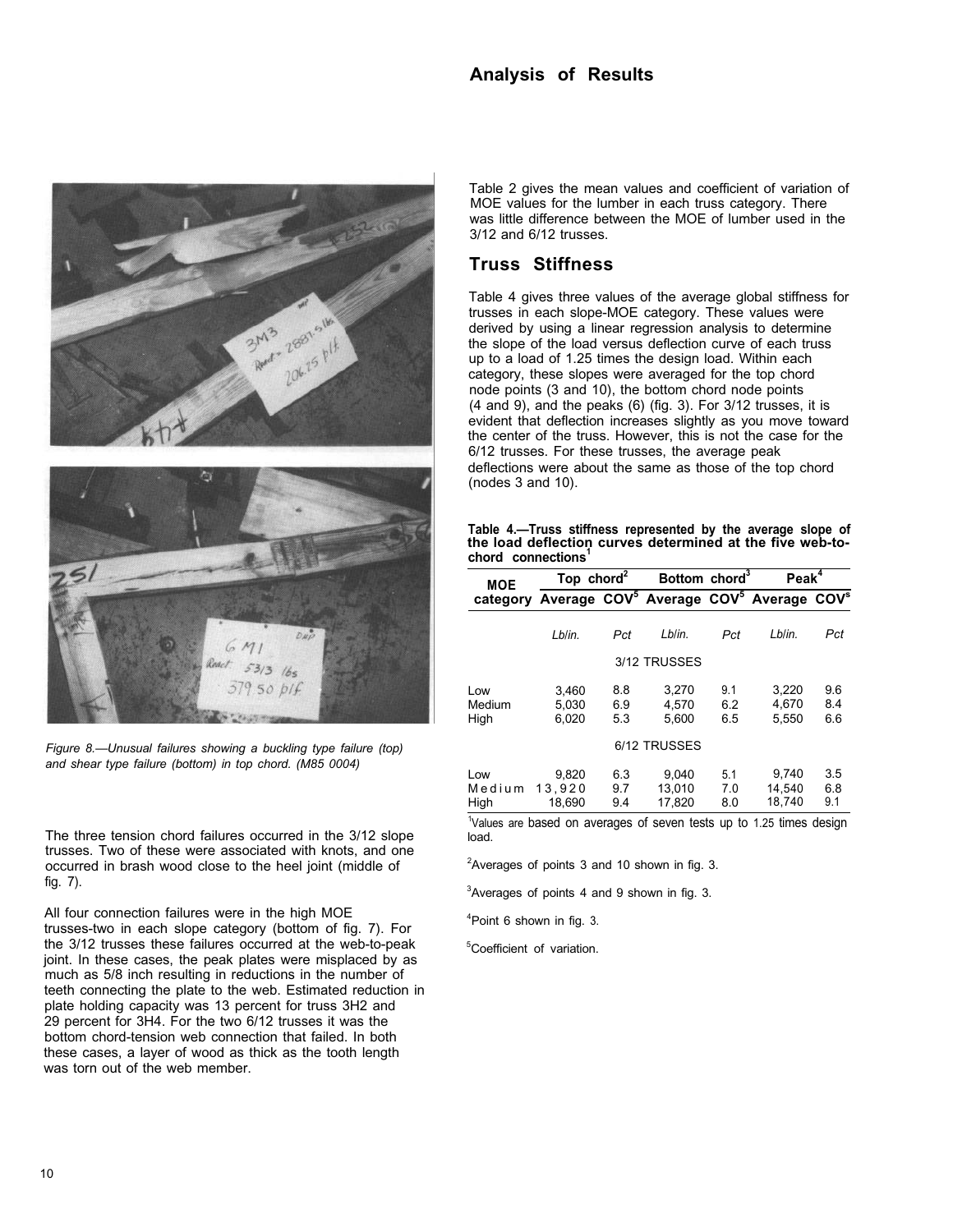Table 2 shows that the average lumber MOE increased about 40 percent with each change in lumber MOE category (L-M and M-H). Table 4 shows that the 6/12 trusses exhibit **DEFLECTION = A (Design Load Ratio) + B** about a 40 percent stiffness increase for both steps in lumber MOE category. For the 3/12 trusses, the low to medium step is also close to 40 percent: however, the medium to high step is closer to 20 percent. This reduction in stiffness increment may be due to the higher member stresses that develop in the low sloped, high MOE lumber trusses. These higher member stresses in turn place greater stress on the truss plate connections which may have caused significant slip in the truss joints. This slip could cause these trusses to have less apparent stiffness. Table 4 also shows that the 6/12 trusses were about three times as stiff as the 3/12 trusses.

Linear regression techniques were also used to characterize the load deflection response of trusses beyond the design load. This analysis, which was based only on those trusses tested to failure, resulted in a trilinear curve to represent the average performance of trusses in each category. Slopes were derived for three segments of a load vs. deflection curve which represents the average deflection measured at five truss node points (Points 3, 4, 6, 9, and 10, fig. 3). These segments were selected as multiples of design load line segments to these load intervals. These parameters were averaged for each stiffness category to give the were averaged for each stiffness category to give the **DEFLECTION = A (Design Load Ratio) + B**<br>trilinear curves shown in figure 9. These regression parameters were derived to model deflection as a function of the design load ratio (applied load/design load). In order to convert the slope (A) of the first segment (zero to design load) shown in tables 5 and 6 to a truss stiffness, one must multiply the truss design load by 1/A.

#### **Truss Strength**

Lumber MOE had an effect on both the failure modes and strength of the trusses. Most of the low and medium MOE trusses failed due to bending in the end panels of the top chord which would be expected based on the truss design. For the high MOE trusses, there was a mixed mode of failure with half of them failing in the web-to-chord connection.

The effect of lumber MOE on strength is shown in figure 10 which contains plots of the maximum load of each truss versus the average MOE of its component lumber. Within most MOE-slope categories, the trusses show little strength variation. An exception is the high MOE 6/12 trusses. The highest and lowest strength trusses in this group were the first two tested, and some difficulties in setup and calibration of the equipment may have influenced the failure loads. Also, the two types of failures (both bending-compression and web-to-chord connection) may have contributed to the higher variability for this group.

The effects of lumber MOE on truss stiffness can be **Table B.-Linear regression parameters for deflection of 3/12**  evaluated by comparing values given in tables 2 and 4. **sloped trusses. Values correspond to average web-chord** 

|                 | increment<br>Load |          |       |          |                   |          |  |  |  |  |  |
|-----------------|-------------------|----------|-------|----------|-------------------|----------|--|--|--|--|--|
| Truss<br>No.    |                   | 0 - D L  |       |          | DL-2xDL 2xDL-3xDL |          |  |  |  |  |  |
|                 | А                 | в        | A     | в        | A                 | В        |  |  |  |  |  |
| 3L1             | 0.454             | -0.002   | 0.487 | $-0.036$ | 1.004             | $-1.070$ |  |  |  |  |  |
| 3L3             | 0.471             | 0.007    | 0.545 | $-0.067$ | 0.850             | $-0.677$ |  |  |  |  |  |
| 3L5             | 0.462             | 0.005    | 0.548 | $-0.081$ | 0.578             | $-0.141$ |  |  |  |  |  |
| 3L7             | 0.438             | 0.002    | 0.573 | $-0.134$ | 0.825             | $-0.637$ |  |  |  |  |  |
| Average         | 0.456             | 0.000    | 0.541 | $-0.085$ | 0.814             | $-0.631$ |  |  |  |  |  |
| 3M1             | 0.318             | 0.006    | 0.336 | $-0.012$ | 0.507             | $-0.353$ |  |  |  |  |  |
| 3M <sub>3</sub> | 0.334             | 0.009    | 0.366 | $-0.022$ | 0.523             | $-0.336$ |  |  |  |  |  |
| 3M5             | 0.292             | 0.001    | 0.308 | $-0.017$ | 0.466             | $-0.332$ |  |  |  |  |  |
| 3M7             | 0.330             | 0.000    | 0.345 | $-0.008$ | 0.437             | $-0.191$ |  |  |  |  |  |
| Average         | 0.318             | 0.000    | 0.345 | -0.026   | 0.483             | -0.303   |  |  |  |  |  |
| 3H2             | 0.262             | 0.004    | 0.229 | 0.038    | 0.349             | $-0.203$ |  |  |  |  |  |
| 3H4             | 0.247             | 0.000    | 0.344 | $-0.097$ | 0.303             | $-0.016$ |  |  |  |  |  |
| 3H6             | 0.289             | $-0.002$ | 0.293 | $-0.005$ | 0.390             | $-0.200$ |  |  |  |  |  |
| 3H7             | 0.271             | 0.003    | 0.259 | 0.015    | 0.353             | $-0.173$ |  |  |  |  |  |
| Average         | 0.267             | 0.000    | 0.282 | $-0.015$ | 0.349             | $-0.148$ |  |  |  |  |  |

(DL) beginning at zero and ending at 3 times design load. **Table 6.—Linear regression parameters for deflection of 6/12**  Tables 5 and 6 give the parameters derived to fit straight **sloped trusses. Values correspond to average web-chord** 

|                 | Load increment |           |       |          |             |          |  |  |  |  |  |
|-----------------|----------------|-----------|-------|----------|-------------|----------|--|--|--|--|--|
| Truss<br>No.    |                | $0 - D L$ |       | DL-2xDL  | $2xDL-3xDL$ |          |  |  |  |  |  |
|                 | А              | В         | A     | В        | A           | в        |  |  |  |  |  |
| 6L2             | 0.178          | $-0.006$  | 0.191 | $-0.019$ | 0.222       | $-0.082$ |  |  |  |  |  |
| 6L <sub>3</sub> | 0.183          | $-0.003$  | 0.242 | $-0.061$ | 0.345       | $-0.268$ |  |  |  |  |  |
| 6L <sub>5</sub> | 0.198          | $-0.004$  | 0.259 | $-0.066$ | 0.368       | $-0.283$ |  |  |  |  |  |
| 6L7             | 0.197          | 0.001     | 0.263 | $-0.065$ | 0.404       | $-0.349$ |  |  |  |  |  |
| Average         | 0.186          | 0.000     | 0.239 | $-0.053$ | 0.335       | $-0.245$ |  |  |  |  |  |
| 6M1             | 0.124          | $-0.001$  | 0.121 | 0.002    | 0.108       | 0.028    |  |  |  |  |  |
| 6M2             | 0.134          | 0.002     | 0.141 | $-0.006$ | 0.113       | 0.050    |  |  |  |  |  |
| 6M4             | 0.123          | $-0.002$  | 0.137 | $-0.016$ | 0.138       | $-0.018$ |  |  |  |  |  |
| 6M7             | 0.121          | $-0.004$  | 0.170 | $-0.053$ | 0.149       | $-0.010$ |  |  |  |  |  |
| Average         | 0.124          | 0.000     | 0.142 | $-0.018$ | 0.127       | 0.012    |  |  |  |  |  |
| 6H1             | 0.110          | $-0.003$  | 0.119 | $-0.013$ | 0.112       | 0.002    |  |  |  |  |  |
| 6H <sub>2</sub> | 0.109          | $-0.002$  | 0.116 | $-0.009$ | 0.106       | 0.012    |  |  |  |  |  |
| 6H <sub>6</sub> | 0.091          | $-0.005$  | 0.103 | $-0.017$ | 0.138       | $-0.087$ |  |  |  |  |  |
| 6H7             | 0.109          | $-0.002$  | 0.116 | $-0.009$ | 0.106       | 0.012    |  |  |  |  |  |
| Average         | 0.102          | 0.000     | 0.114 | $-0.012$ | 0.115       | $-0.015$ |  |  |  |  |  |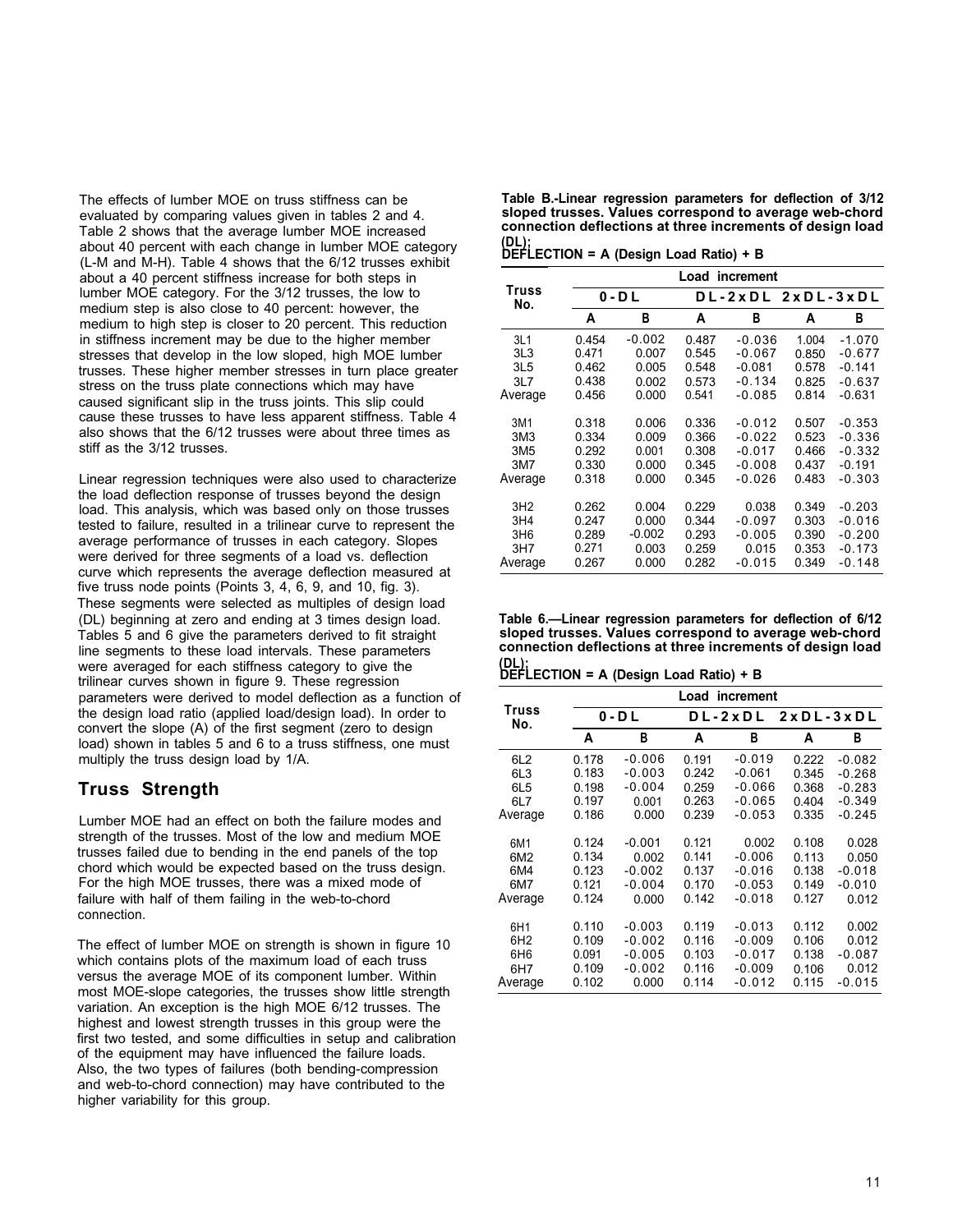

*Figure 9.—Trilinear curves fit to load-deflection data of three MOE categories of 3/12 sloped trusses (left) and 6/12 sloped trusses (right). Parameters for these curves are given in tables 5 and 6. (ML85 5617)* 



*Figure 10.—Ultimate load of trusses* as *affected by the average MOE of truss members. Quadratic regression and 95 percent confidence limits were derived on the basis of 12 trusses tested to failure for the 3/12 slope. (ML85 5618)* 

A regression analysis was used to determine the relationship between lumber MOE and truss strength. The regression lines shown in figure 10 for the 3/12 trusses includes the mean and both the upper and lower 95 percent confidence limits on the prediction curve for individual values.

A quadratic model gave a significantly better fit than either a linear or logarithmic model for the 3/12 trusses:

$$
P = 7953
$$
 MOE - 1522  $MOE^2 - 2650$ 

where

- $P =$  maximum load (Ibs)
- MOE = average lumber modulus of elasticity (million  $lb/in.<sup>2</sup>$ ).

For the 3/12 trusses, 91 percent of the variation in strength could be explained by the model.

A satisfactory regression relationship could not be obtained for the 6/12 trusses; mainly due to the high MOE trusses which had both high variability and lower-than-expected strength. Possible reasons for this have been previously discussed and this group was omitted from further analysis. Because the failure modes of the trusses in both slope categories with both low and medium MOE were similar, the expected performance of the 6/12 trusses was represented as a constant multiple of the 3/12 trusses.

The plot shown for the 6/12 trusses in figure 10 is the function used for the 3/12 trusses multiplied by 1.38 which is the average ratio of strength of the low and medium MOE ranges of 6/12 and 3/12 trusses. The fit of this curve suggests that the 6/12 trusses with low and medium MOE lumber may have been slightly more sensitive to the lumber MOE than the 3/12 trusses. For the small amount of data involved, however, the 38 percent increase on the 3/12 model gives a reasonable fit to the 6/12 data.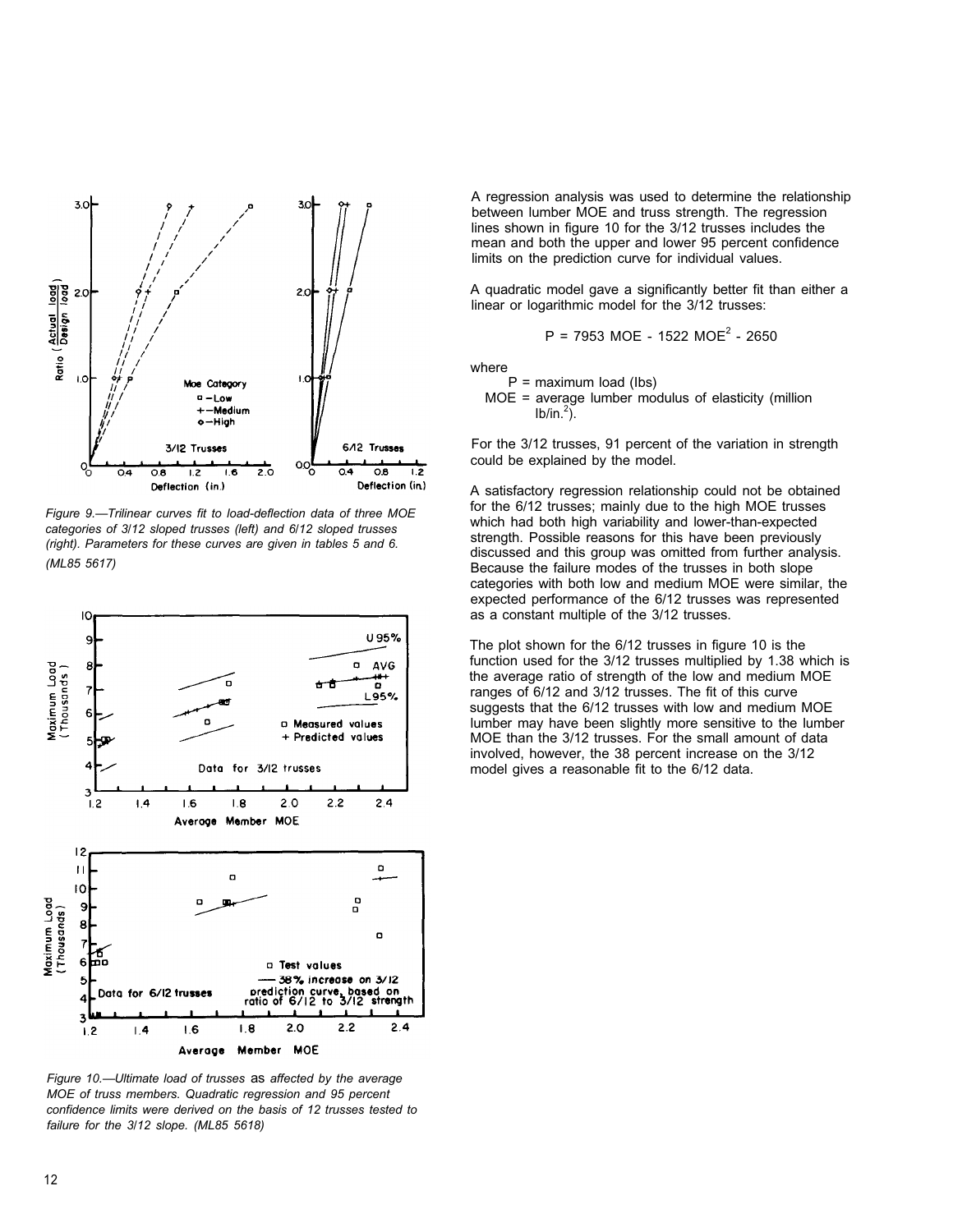#### **Conclusions Literature Cited**

These test results demonstrate truss performance characteristics which will be useful in modeling the stiffness and strength of light-frame wood trusses to be used in tests to evaluate a full-scale roof system model. Specifically:

- 1. All trusses tested showed linear deflection performance up to twice the design load and only slight deviations from linearity up to three times design.
- 2. Test results show little variability in truss strength and stiffness within a given slope-MOE category.
- 3. There appears to be a definite correlation between lumber stiffness, load capacity, and failure mode for these trusses.

Caution should be used in applying these results to production trusses because:

- 1. All contained larger truss plates than required in order to force failure to occur in the wood member.
- 2. No loads were applied directly to the bottom chord as would be expected in most construction.
- American Society for Testing and Materials. Standard Method for Establishing Structural Grades and Related Allowable Properties for Visually Graded Lumber. ASTM D245-81. Philadelphia, PA: American Society for Testing and Materials; 1983.
- American Society for Testing and Materials. Standard Methods for Establishing Clear Wood Strength Values. ASTM D2555-81. Philadelphia, PA: American Society for Testing and Materials; 1983.

Buchanan, A. H. Strength model and design methods for bending and axial load interaction in timber members. Vancouver, BC: University of British Columbia, Department of Civil Engineering; 1984. Ph. D. thesis.

- Egerup, A. **R.** Monte Carlo simulation of the ultimate load of timber trusses. Structural Research Laboratory, Technical University of Denmark; undated.
- Egerup, A. **R.** Theoretical and experimental determination of stiffness and ultimate load of timber trusses. Rep. R62. Structural Research Laboratory, Technical University of Denmark; 1975.
- Egerup, A. **R.** European practice and future development in the design of metal plate connected wood trusses. In: Proceedings, Metal plate wood truss conference; Forest Products Research Society; 1979: 117-122.
- Foschi, **R. O.** Analysis of wood diaphragms and trusses. Part I: Diaphragms. Canadian Journal of Civil Engineering. 4(3): 345-352; 1977a.
- Foschi, R. **O.** Analysis of wood diaphragms and trusses. Part II: Truss plate connections. Canadian Journal of Civil Engineering. 4(3): 353-362; 1977b.
- Foschi, R. **O.** Truss plate modeling in the analysis of trusses. in: Proceedings, Metal plate wood truss conference; Forest Products Research Society; 1979: 1557-1574.
- Galligan, W. L.; Green, D. W.; Gromala, D. S.; Haskell, J. H. Evaluation of lumber properties in the United States and their application to structural research. Forest Products Journal. 30(16): 45-51; 1980.
- Gerhards, C. C.; Percival, D. H. Species grades and mechanical properties of lumber sampled from truss fabricators. In: Proceedings, Metal plate wood truss conference; Forest Products Research Society; 1979. pp. 21-31.
- Hoyle, R. J.; Haskell, J. H.; Galligan, W. L. Characterizing lumber properties for truss research. In: Proceedings, Metal plate wood truss conference; Forest Products Research Society; 1979. pp. 32-64.
- **National Forest Products Association.** National design specification for wood construction. NFPA,
- 1619 Massachusetts Avenue, Washington, DC; 1982. Perkins, R. H.; Suddarth, S. K.; Dale, A. C. Rotational resistance of three-membered nailed joints subjected to bending moment. Purdue University Research Bulletin No. 753, Lafayette, IN. 1962.
- Quaile, A. T.; Keenan, F. J. Truss plate testing in Canada: Test procedures and factors affecting strength properties. In: Proceedings, Metal plate wood truss conference; Forest Products Research Society; 1979: 105-112.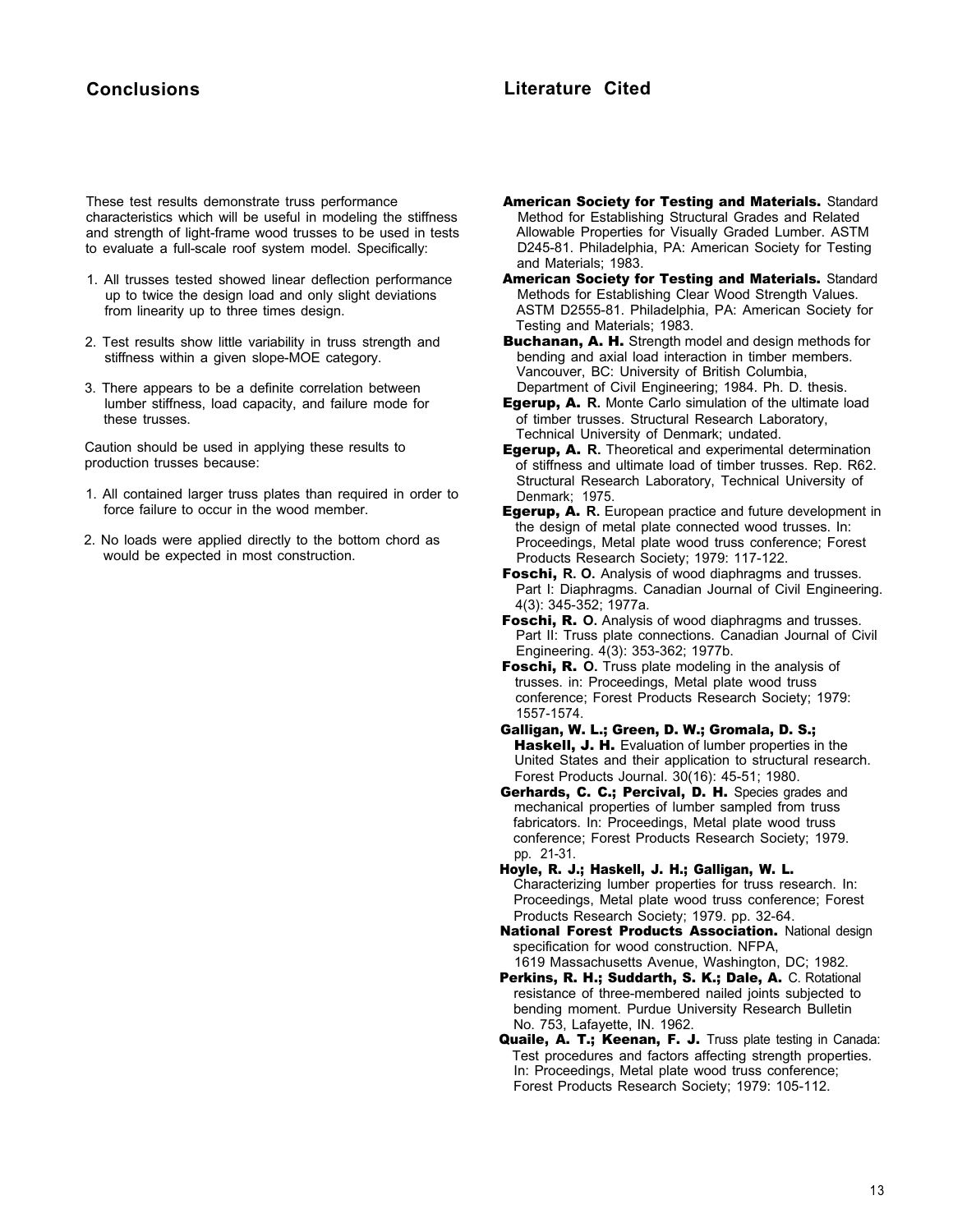- Suddarth, **S.** K. A computerized wood engineering system: Purdue plane structures analyzer. Res. Pap. FPL 168. Madison, WI: U.S. Department of Agriculture, Forest Service, Forest Products Laboratory; 1972.
- Suddarth, S. K.; Wolfe, R. W. Purdue plane structures analyzer II—A computerized wood engineering system. Gen. Tech. Rep. FPL-40. Madison, WI: U.S. Department of Agriculture, Forest Service, Forest Products Laboratory; 1983.
- Thurmond, B. M.; Woeste, F. E.; Green D. W. Roof loads for reliability analysis of lumber properties data. Wood and Fiber Science. 16(2): 278-297; 1983.
- Truss Plate Institute. Design specification for metal plate connected wood trusses. TPI 78. 1978 TPI, 583 D'Onofrio Drive, Suite 200, Madison, WI 53719.
- Truss Plate institute. Design specification for metal plate connected parallel chord wood trusses. PCT 80, 1980 TPI, 583 D'Onofrio Drive, Suite 200, Madison, WI 53719.
- Zahn, J. J. Strength of lumber under combined bending and compression. Res. Pap. FPL 391. Madison, WI: U.S. Department of Agriculture, Forest Service, Forest Products Laboratory; 1982.
- **Zahn, J. J.** Strength of southern pine 2 x 4 beam columns. NTIS ADA 143-138; 1984.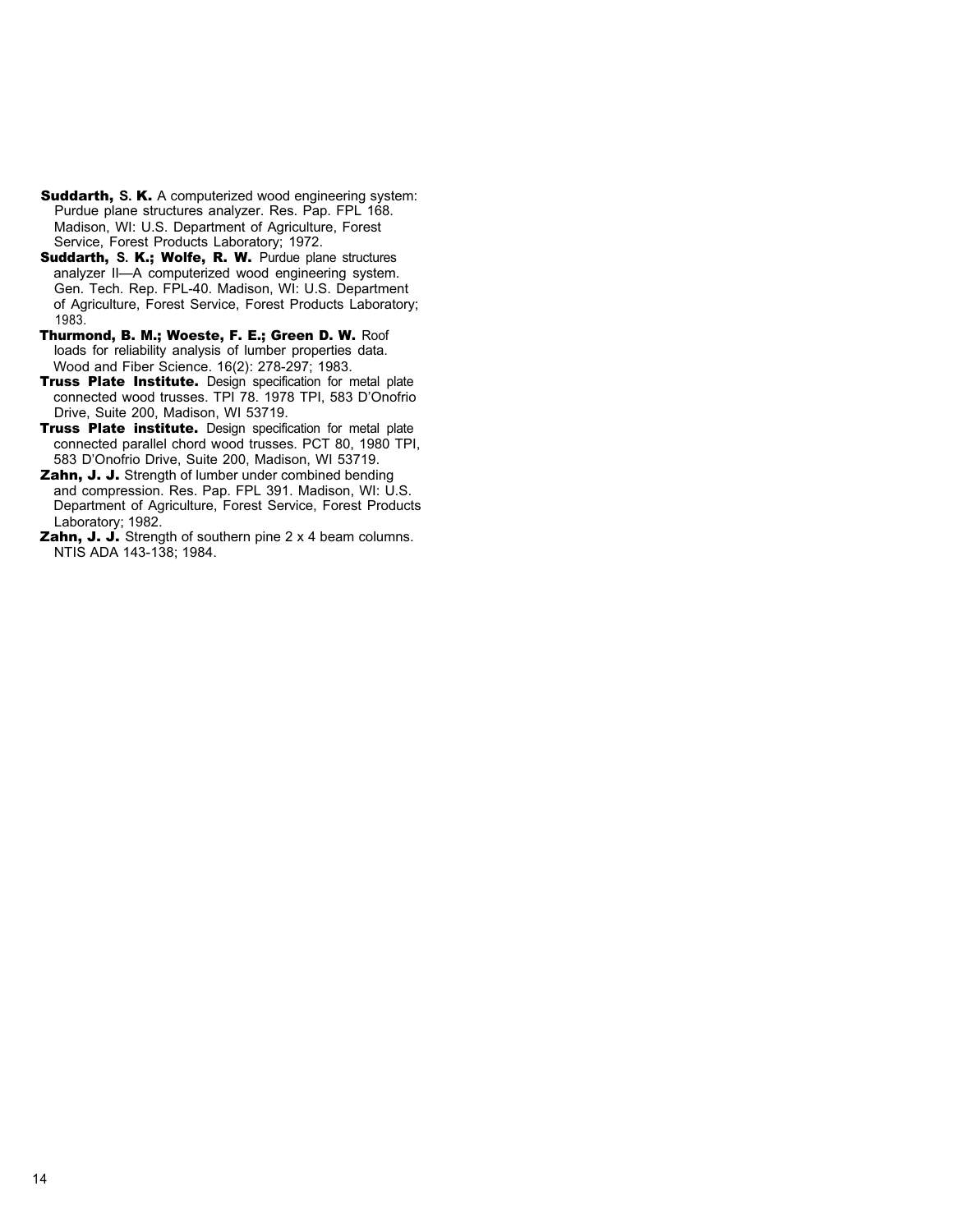#### **Appendix Summary of Truss Member MOE Measurements**

Two different values of MOE were obtained from the CLT machine for each piece of lumber. One was the average value which is an average of many short span values measured along the length. The other is called the "low point" which is the minimum value measured along the length. More details on span length and method of measuring are available from the equipment manufacturer.<sup>1</sup> Prior to truss fabrication, a third value was measured for each piece using a flatwise bending test having a center point load on a 12-foot simple span. In the main text of this report, only the CLT average values were used. Tables Al and A2 give these values for each 3/12 and 6/12 truss member respectively.

Table A3 compares all three values of MOE for each of the MOE categories. This table includes more lumber than was used in manufacturing the trusses, thus the data may not agree with table 2.

Low point CLT values were about 3/4 of the average CLT values. For the high MOE lumber, the flatwise and CLT average values were quite close. But, for both the low and medium MOE lumber, the flatwise bending MOE was slightly less than the CLT average.

<sup>1</sup> Irvington-Moore, P.O. Box 23038, Portland, OR 97223.

**Table A1 .—Modulus of elasticity for each truss member of the 3/12 trusses. These values were determined using a CLT machine.**

| <b>Truss</b><br>No.                                                               |                                                      |                                                      |                                                      |                                                                     |                                                      |                                                      |                                                      |                                                                          |                                                      | TC1 TC2 TC3 TC4 BC1 BC2 WB1 WB2 WB3 WB4              |
|-----------------------------------------------------------------------------------|------------------------------------------------------|------------------------------------------------------|------------------------------------------------------|---------------------------------------------------------------------|------------------------------------------------------|------------------------------------------------------|------------------------------------------------------|--------------------------------------------------------------------------|------------------------------------------------------|------------------------------------------------------|
|                                                                                   |                                                      |                                                      |                                                      | ------ Million Ib/in. <sup>2</sup> --------------                   |                                                      |                                                      |                                                      |                                                                          |                                                      |                                                      |
|                                                                                   |                                                      |                                                      |                                                      |                                                                     | LOWE                                                 |                                                      |                                                      |                                                                          |                                                      |                                                      |
| 3L1<br>3L2<br>3L3<br>3L4<br>3L5<br>3L6                                            | 0.97<br>1.30<br>1.06<br>0.96<br>1.24<br>1.13         | 1.31<br>1.23<br>1.03<br>1.33<br>1.24<br>1.32         | 1.33<br>1.32<br>1.29<br>1.39<br>1.29<br>1.37         | 1.26<br>1.34<br>1.27<br>0.97<br>1.33                                | 1.31<br>1.17<br>1.01<br>1.39<br>1.23                 | 1.25<br>1.11<br>1.35<br>1.19<br>1.34                 | 1.32<br>1.32<br>1.11<br>1.29<br>1.32                 | 1.23 1.37 1.26 1.09 1.21<br>1.14<br>1.34<br>1.37<br>1.03<br>1.25         | 1.14<br>1.39<br>1.34<br>1.24<br>1.25                 | 1.23 1.09<br>1.11<br>1.32<br>1.09<br>1.11<br>1.11    |
| 3L7                                                                               | 1.37                                                 | 1.33                                                 | 1.33                                                 | 1.13                                                                | 1.33                                                 | 1.15                                                 | 1.09                                                 | 1.31                                                                     | 1.21                                                 | 1.28                                                 |
|                                                                                   |                                                      |                                                      |                                                      |                                                                     | <b>MEDIUM E</b>                                      |                                                      |                                                      |                                                                          |                                                      |                                                      |
| 3M1<br>3M2<br>3M <sub>3</sub><br>3M4<br>3M <sub>5</sub><br>3M6<br>3M7             | 1.76<br>1.63<br>1.60<br>1.55<br>1.77<br>1.46<br>1.71 | 1.69<br>1.56<br>1.65<br>1.74<br>1.65<br>1.75<br>1.56 | 1.72<br>1.89<br>1.72<br>1.74<br>1.69<br>1.29<br>1.90 | 1.85<br>1.47<br>1.87<br>1.87<br>1.60<br>1.42<br>1.74                | 1.55<br>1.49<br>1.80<br>1.59<br>1.75<br>1.91<br>1.81 | 1.79<br>1.41<br>1.63<br>1.49<br>1.93<br>1.92<br>1.81 | 1.83<br>1.58<br>1.52<br>1.55<br>1.55<br>1.52<br>1.75 | 1.89<br>1.58<br>1.85<br>1.54<br>1.89<br>1.57<br>1.54                     | 1.57<br>1.58<br>1.52<br>1.61<br>1.90<br>1.52<br>1.85 | 1.83<br>1.58<br>1.52<br>1.55<br>1.55<br>1.52<br>1.88 |
|                                                                                   |                                                      |                                                      |                                                      |                                                                     | <b>HIGH E</b>                                        |                                                      |                                                      |                                                                          |                                                      |                                                      |
| 3H1<br>3H <sub>2</sub><br>3H <sub>3</sub><br>3H4<br>3H <sub>5</sub><br>3H6<br>3H7 | 2.40<br>2.44<br>2.36<br>2.26<br>2.07<br>2.15         | 2.32<br>2.32<br>2.46<br>2.44<br>2.04<br>2.25         | 2.46<br>2.34<br>2.34<br>2.54<br>2.04<br>2.25         | 2.36 2.44 2.54 2.31<br>2.41<br>2.39<br>2.25<br>2.34<br>2.13<br>2.08 | 2.27<br>2.25<br>2.25<br>2.34<br>2.02<br>2.09         | 2.27<br>2.33<br>1.81<br>2.28<br>2.05<br>2.07         | 2.18<br>2.50<br>2.06<br>2.44<br>2.24<br>2.24         | 2.32 2.25 2.44 2.45 2.50<br>2.47<br>2.45<br>2.47<br>2.51<br>2.15<br>2.15 | 2.51<br>2.36<br>2.36<br>2.50<br>2.31<br>2.31         | 2.03<br>2.44<br>2.44<br>2.44<br>2.39<br>2.24<br>2.24 |

**Table A2.—Modulus of elasticity for each truss member of the 6/12 trusses. These values were determined using a CLT machine.**

| Truss TC1 TC2 TC3 TC4 BC1 BC2 WB1 WB2 WB3 WB4<br>No.      |                                                      |                                              |                                                          |                                                                                                                                                                                                                          |                                      |                                                                                        |                                              |                                              |                                              |                                                           |
|-----------------------------------------------------------|------------------------------------------------------|----------------------------------------------|----------------------------------------------------------|--------------------------------------------------------------------------------------------------------------------------------------------------------------------------------------------------------------------------|--------------------------------------|----------------------------------------------------------------------------------------|----------------------------------------------|----------------------------------------------|----------------------------------------------|-----------------------------------------------------------|
|                                                           |                                                      |                                              |                                                          |                                                                                                                                                                                                                          |                                      |                                                                                        |                                              |                                              |                                              |                                                           |
|                                                           |                                                      |                                              |                                                          |                                                                                                                                                                                                                          | LOW E                                |                                                                                        |                                              |                                              |                                              |                                                           |
| 6L1<br>6L2<br>6L3<br>6L4<br>6L <sub>5</sub><br>6L6<br>6L7 | 1.27<br>1.03<br>1.18<br>1.30<br>1.31<br>1.18<br>1.09 | 1.24<br>1.17<br>1.19<br>1.26<br>1.30<br>1.17 | 1.38<br>1.38<br>1.16<br>1.28<br>1.30 1.19<br>1.19        | 1.26 1.24 1.08 1.29 1.08 1.14 1.35<br>1.31<br>1.16<br>1.21<br>1.24<br>1.30                                                                                                                                               | 1.23<br>1.31<br>1.11<br>1.23<br>1.37 | 1.28<br>0.98<br>1.28 1.17<br>1.37<br>1.12<br>1.38                                      | 1.14<br>1.17<br>1.28<br>1.02<br>1.02<br>1.34 | 1.34<br>1.25<br>1.39<br>1.40<br>1.39<br>1.30 | 1.00<br>1.36<br>1.05<br>1.06<br>1.36<br>1.05 | 1.26 1.40<br>1.17<br>1.34<br>1.34<br>1.34<br>1.28<br>1.40 |
|                                                           |                                                      |                                              |                                                          |                                                                                                                                                                                                                          |                                      |                                                                                        |                                              |                                              |                                              |                                                           |
|                                                           |                                                      |                                              |                                                          |                                                                                                                                                                                                                          | <b>MEDIUM E</b>                      |                                                                                        |                                              |                                              |                                              |                                                           |
| 6M1<br>6M2<br>6M3<br>6M4<br>6M <sub>5</sub><br>6M6<br>6M7 | 1.92<br>1.94<br>1.95                                 | 1.79<br>1.58<br>1.46                         | 1.87<br>1.46<br>1.46<br>1.93 1.43 1.46<br>1.95 1.43 1.64 | 1.96 1.87 1.79 1.94 1.97 1.71 1.66 1.50 1.70 1.45<br>1.99<br>1.87 1.64 1.43 1.93 1.98 1.63 1.93 1.61<br>1.91                                                                                                             | 1.46<br>1.91                         | 1.89 1.74 1.41 1.61<br>1.74<br>1.59<br>1.98 1.91 1.74 1.70 1.97 1.62<br>1.96 1.54 1.61 | 1.87<br>1.80<br>1.50                         | 1.66<br>1.85<br>1.68                         | 1.87<br>1.81<br>1.93<br>1.60 1.45            | 1.62<br>1.81<br>1.59 1.68<br>1.97<br>1.85<br>1.59         |
|                                                           |                                                      |                                              |                                                          |                                                                                                                                                                                                                          | <b>HIGH E</b>                        |                                                                                        |                                              |                                              |                                              |                                                           |
| 6H1<br>6H <sub>2</sub><br>6H3<br>6H4<br>6H <sub>5</sub>   | 2.09<br>2.07                                         | 2.18<br>2.07 2.47                            |                                                          | 2.14 2.37 2.37 2.38 2.41 2.45 2.25 2.25 2.36 2.36<br>2.18 2.52 2.31 2.21 2.46<br>2.38 2.23 2.23 2.03 2.28 2.07 2.45 2.42 2.46 2.39<br>2.47 2.05 2.35 2.15 2.42 2.39 2.45 2.48<br>2.04 2.58 2.57 2.50 2.14 2.58 2.58 2.48 |                                      |                                                                                        |                                              |                                              | 2.36 2.58                                    | 2.36<br>2.58                                              |

6H5 2.07 2.04 2.58 2.57 2.50 2.14 2.58 2.58 2.48 2.58 6H6 2.28 2.35 2.19 2.29 2.07 2.02 2.18 2.03 2.39 2.50 6H7 2.32 2.35 2.19 2.10 2.07 2.20 2.18 2.06 2.44 2.50